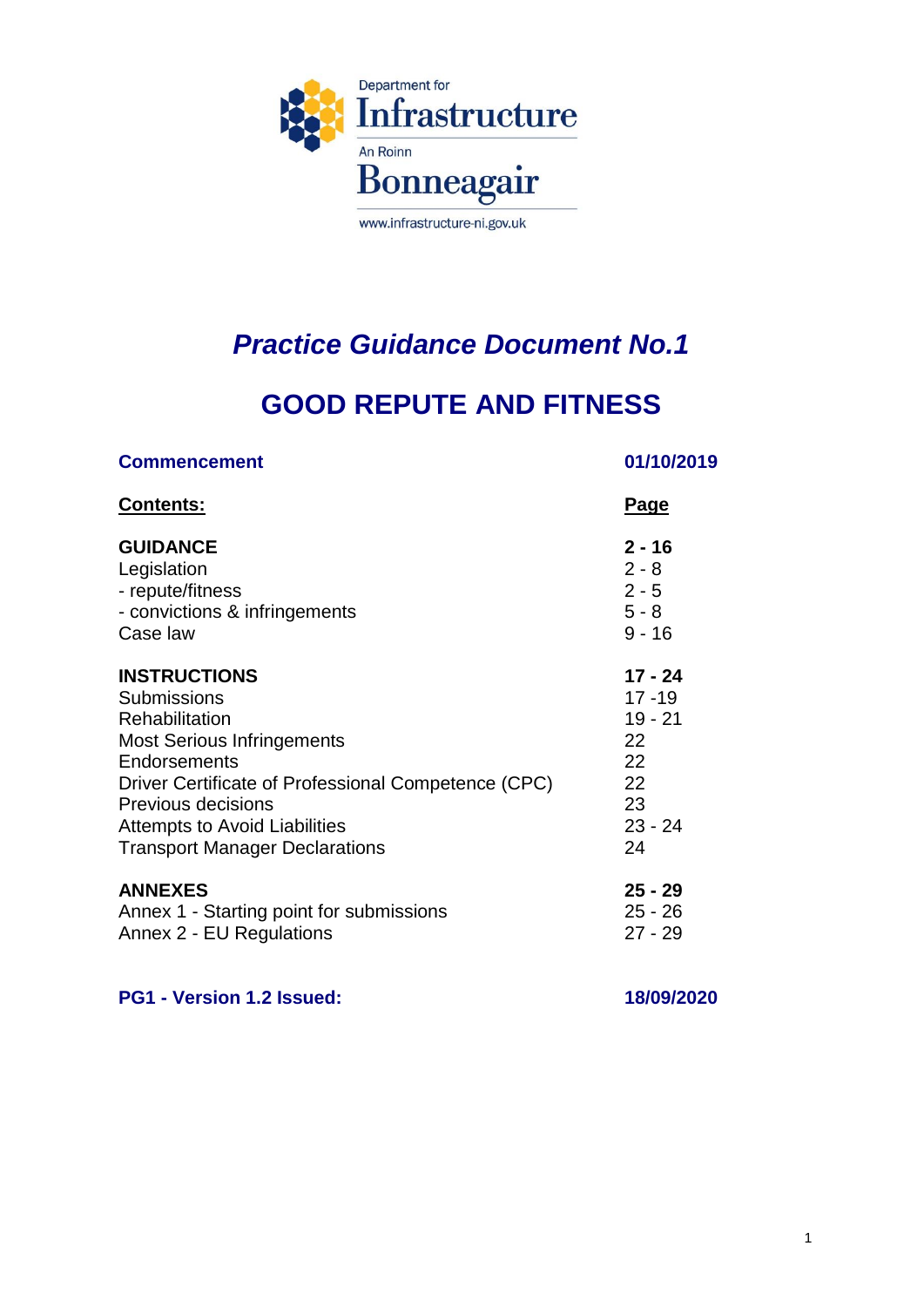# **GUIDANCE**

- **1.** The Department issues the following practice guidance as to the way in which it believes that it should interpret the law in relation to the requirements to be of good repute and / or fitness<sup>1</sup>.
- **2.** Where findings from the Upper Tribunal relate to traffic commissioners in GB, those findings and subsequent recommendations will be applied within Northern Ireland by the Head of Transport Regulation Unit ("Head of TRU") on behalf of the Department for Infrastructure ("the Department").

### **Goods Vehicles Legislation: The Goods Vehicles (Licensing of Operators) Act (Northern Ireland) 2010**

#### *General provisions*

- **3.** Section 7(5) requires an applicant to provide any further information which the Department may reasonably require in relation to the application. This includes, but is not restricted to, particulars of convictions and penalties which have occurred during the preceding five years and activities carried out at any time before the application by the applicant, any company of which the applicant is or has been a director, where the applicant is a company any person who is its director or any other company linked with that director, any member of a partnership, any parent company.
- **4.** Section 8(1) requires an applicant to inform the Department of any prescribed event (any conviction or penalty) incurred by a relevant person, which occurs between the date of making the application and its disposal. This includes the requirement for an applicant for a standard licence to notify the Department of any change in information supplied under Section 7 about the nominated transport manager, which occurs between the date of making the application and its disposal.

#### *Restricted licences*

**5.** Section 12(B) of the Act requires that an applicant for a restricted licence should not be unfit to hold an operator's licence by reason of (a) any activities or convictions of which particulars may be required to be given under Section 7 or (b) any conviction/penalty required to be notified in accordance with Section 8(1) (see above). An operator's fitness might be subject to material change. A restricted licence holder must also meet the requirements of sections 12C and, if the Department thinks fit, the requirements of section 12D.

### *Standard licences*

 $\overline{a}$ 

**6.** Section 12(1) of the Act requires the applicant to satisfy the Department that the requirements of sections 12A and 12C are met. Section 12A(2)(b) contains a requirement that an applicant for a standard licence be of good repute as determined in accordance with regulations and Article 6 of Regulation (EC) 1071/2009 (2009 Regulation). Section 12A(3) requires that a designated

<sup>&</sup>lt;sup>1</sup> See Practice Guidance and Instructions on the Principles of Decision Making & Concept of Proportionality.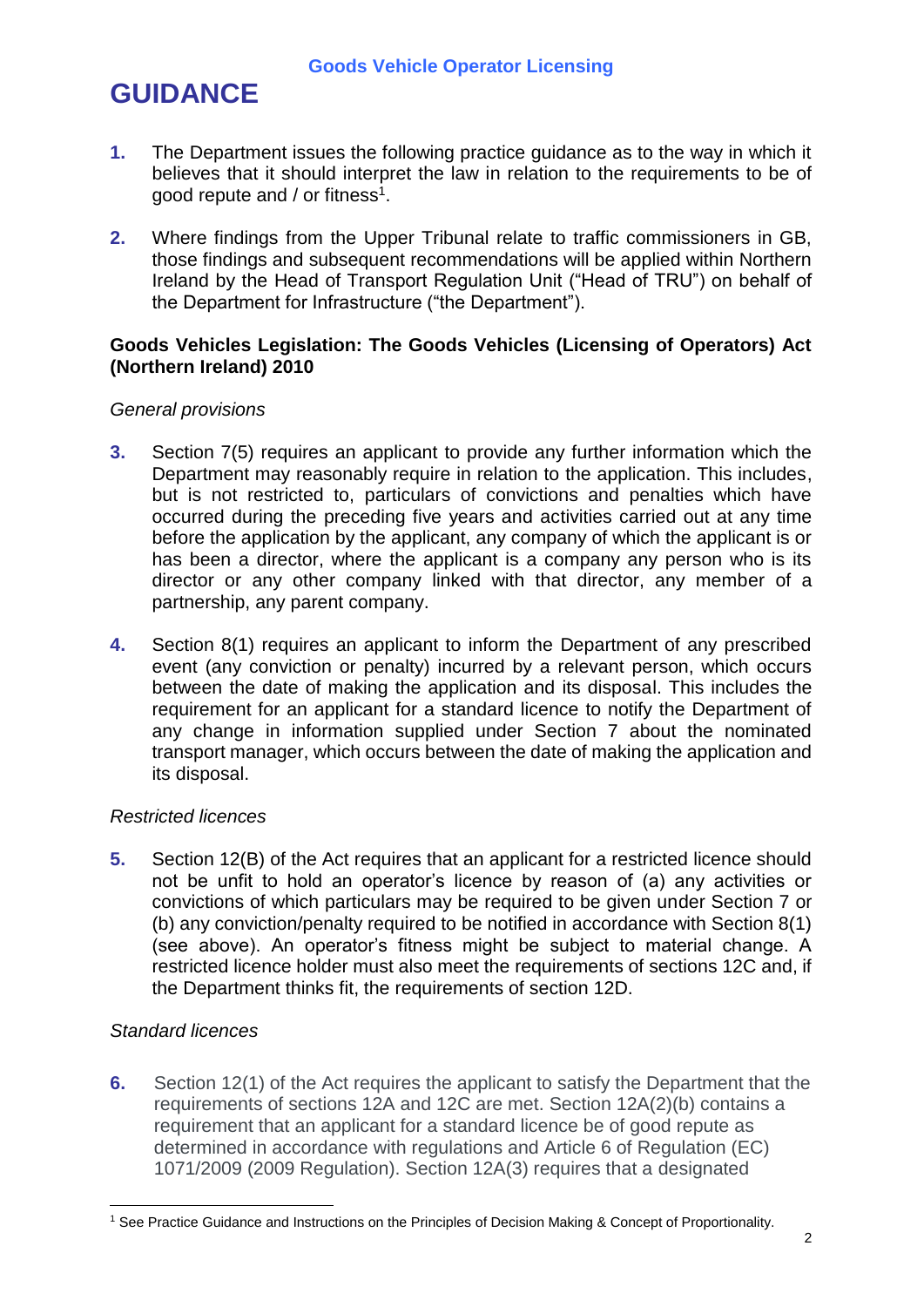transport manager must meet the requirements of Article 4 of the 2009 Regulation including;

- to be of good repute as determined in accordance with regulations and Article 6 of the 2009 Regulation
- in the case of an external transport manager, is not prohibited from acting as a transport manager
- **7.** Action may be taken against a licence under section 23(1)(b) for a failure to meet the requirements of a licence condition. It is a condition for standard licence operators to inform the Department within 28 days of any change to:
	- the name and legal form of the undertaking
	- the address of the establishment (standard licence holders)
	- matters affecting good repute
	- matters affecting financial standing
	- matters affecting professional competence
	- the transport manager's good repute and/or professional competence
	- the type of authorisation, number of vehicles etc.
- **8.** Section 12(A)(2)(b) of the 2010 Act states that the Department needs to be satisfied that an applicant for a standard licence is of good repute. Section 24(1) states that the Department shall direct that a standard licence be revoked if it appears to the Department that the licence holder is no longer of good repute.
- **9.** Regulation 5 of the Goods Vehicles (Qualifications of Operators) Regulations (Northern Ireland) 2012 gives the Department discretionary powers to have regard to any matter in determining whether individuals or companies are of good repute either upon application or at any time during the life of the licence, but in particular, must have regard to any convictions and penalties of the individual or company/directors, employees/officers, or agents.
- **10.** Under Regulation 6 of the Goods Vehicles (Qualifications of Operators) Regulations (Northern Ireland) 2012 the Department shall determine that an individual is not of good repute if they have a) been convicted of a serious offence or b) has been convicted of road transport offences<sup>2</sup>. More than one road transport offence is required for a mandatory finding of loss of good repute.
- **11.** A serious offence is defined as any conviction where one of the following punishments has been imposed:
	- imprisonment exceeding three months
	- a fine exceeding level 4 on the standard scale<sup>3</sup> currently  $£2,500$
	- a community service order (or equivalent) requiring unpaid work for more than 60 hours
	- any punishment outside the UK corresponding to the above
- **12.** A road transport offence is defined as follows:

<sup>&</sup>lt;sup>2</sup> These provisions were amended by the Regulations to give effect to Council Directive 98/76/EC, amending Council Directive 96/26/EC. The 1996 Directive, as amended, distinguishes between "serious criminal offences" and "serious offences" relating to aspects of road transport, as specified in the Directive. The respective Regulations implementing the amended Directive impose a mandatory finding that an operator is no longer of good repute if either criterion applies. Now see Regulations (EC) No. 1071/2009

<sup>3</sup> http://sentencingcouncil.judiciary.gov.uk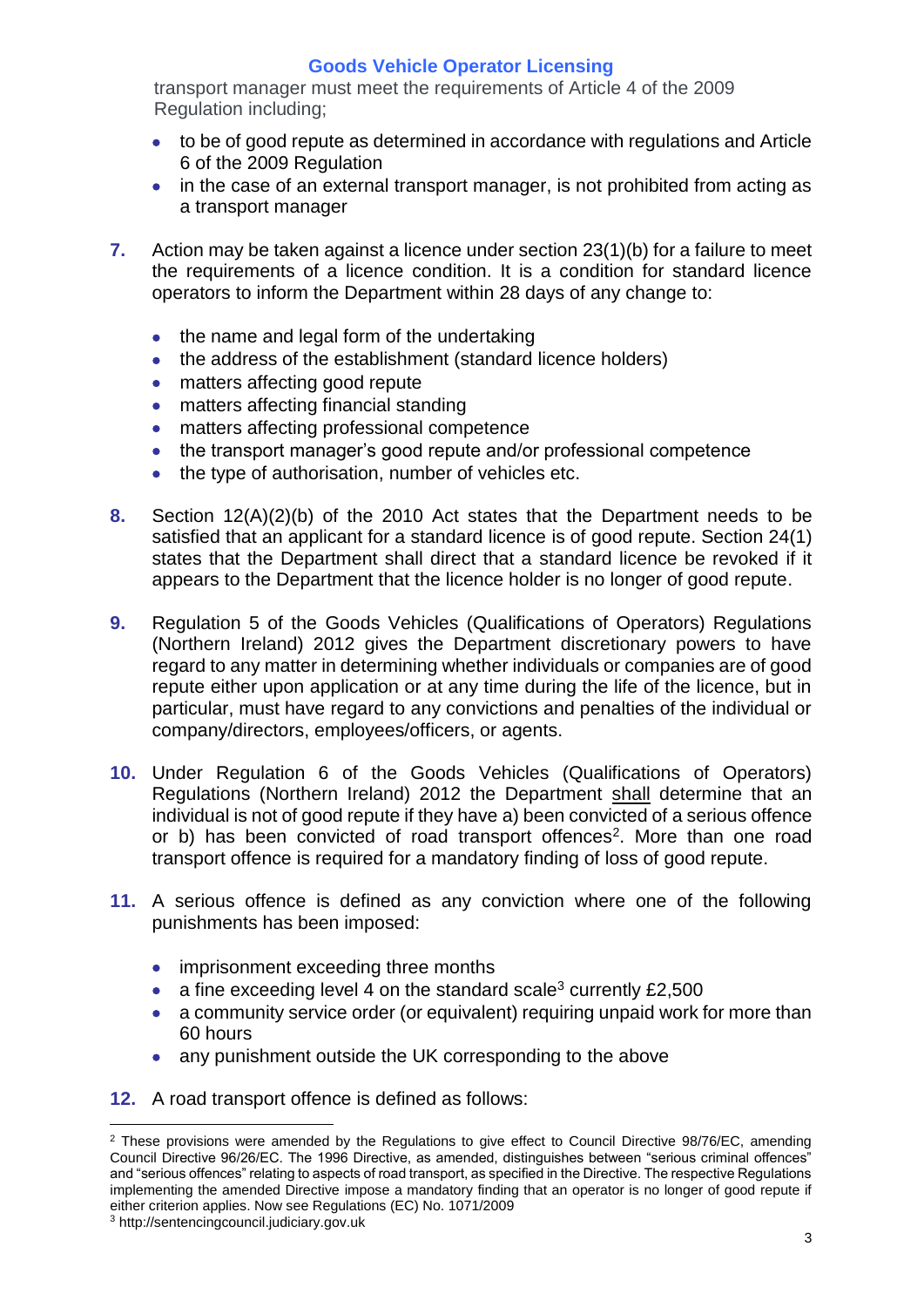(a) an offence under the law of any part of the United Kingdom relating to road transport including, in particular:

- (i) an offence relating to drivers' hours of work or rest periods, the weights or dimensions of commercial vehicles, road or vehicle safety or the protection of the environment; and
- (ii) any other offence concerning professional liability; or

(b) any corresponding offence under the law of a country or territory outside the United Kingdom.

**13.** For the purposes of both restricted and standard licences:

a. Relevant activities are defined as any activities in carrying on any trade or business in the course of which vehicles are operated, employment in that type of business or as a director of that type of business.

b. Relevant convictions can be summarised as any of the following offences committed by the applicant, any company of which the applicant is or has been a director, where the applicant is a company any person who is its director or any other company linked with that director, any member of a partnership, any parent company and any employee or agent:

- an offence under Article 69 of the Road Traffic (Northern Ireland) Order 1995 (goods vehicle test certificates)
- an offence in relation to a goods vehicle relating to the maintenance of vehicles in a fit and serviceable condition, or overloading, or the licensing of drivers
- a drivers' hours offence relating to a goods vehicle
- an offence under Article 174 of the Road Traffic (Northern Ireland) Order 1981 (false statements in connection with forgery of, and fraudulent use of documents) in relation to international permit (as was)
- an offence under section 3 of the Control of Pollution Act 1974, or section 2 of the Refuse Disposal (Amenity) Act 1978, or section 1 of the Control of Pollution (Amendment) Act 1989, or section 33 of the Environmental Protection Act 1990
- an offence in relation to a goods vehicle in contravention of a provision prohibiting or restricting waiting vehicles made under the Road Traffic Regulation (Northern Ireland) Order 1997 or a relevant traffic regulation order

and the following offences committed by the applicant, any company of which the applicant is or has been a director, where the applicant is a company any person who is its director or any other company linked with that director, any member of a partnership, any parent company:

- an offence under the Goods Vehicles (Licensing of Operators) Act (Northern Ireland) 2010, the Transport Act (Northern Ireland) 1967, the GB Road Traffic Act 1988 relating to licences or means of identification or the Vehicle Excise and Registration Act 1994
- an offence relating to section 13 of the Hydrocarbon Oil Duties Act 1979 (unlawful use of rebated fuel oil in relation to goods vehicles)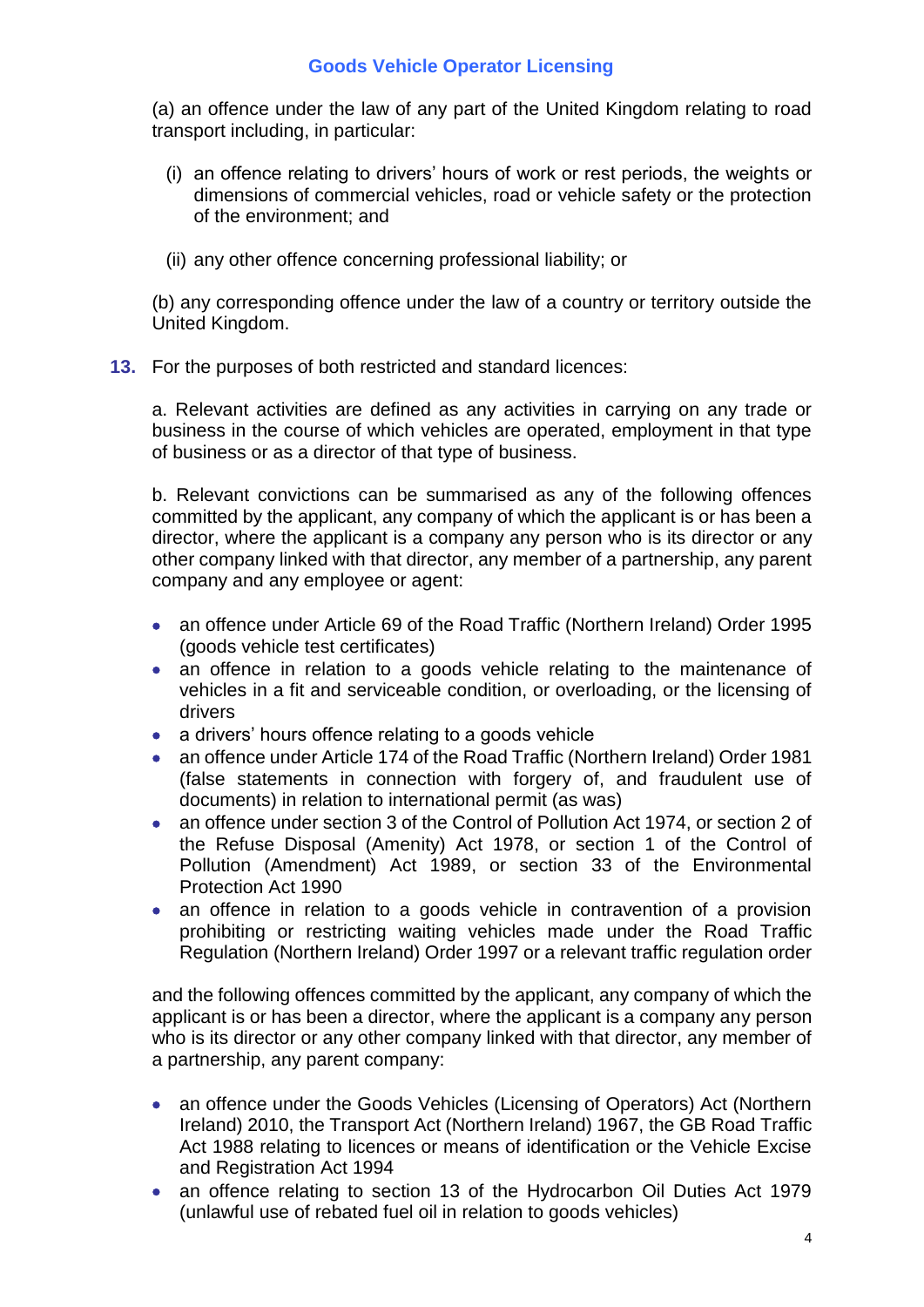- an offence under the Road Traffic (Northern Ireland) Order 1981
- **14.** Under regulation 9 of the Goods Vehicles (Qualifications of Operators) Regulations (Northern Ireland) 2012 spent convictions shall be disregarded and the Department has discretion to disregard any other offence as appropriate based on the time which has expired since the conviction subject to the guidance below.

### **Other Relevant Legislation: Convictions and infringements**

### *The Rehabilitation of Offenders (Northern Ireland) Order 1978*

- **15.** Article 3 of the Rehabilitation of Offenders (Northern Ireland) Order 1978 provides that a person is to be treated as a rehabilitated person. A conviction is to be treated as "spent" provided that the following conditions are satisfied in relation to any offence or offences committed before or after commencement of the Order:
	- the sentence imposed is not excluded from rehabilitation under the Order
	- since the conviction and during the relevant rehabilitation period, there has not been a subsequent conviction and sentence which is excluded from rehabilitation
- **16.** The convictions of corporate bodies are not subject to the Rehabilitation of Offenders (Northern Ireland) Order 1978.
- **17.** A person can only become a rehabilitated person if the sentence has been served in full or there has been full compliance with the requirements of the sentence. A failure to pay a fine or breach of a community penalty does not exclude a person from subsequently becoming rehabilitated. A sentence of imprisonment is deemed to have been served as at the time that the order requires the offender to be released from prison.
- **18.** Article 5 of the Order sets out the effect that rehabilitation has on an offender. A person who has become a rehabilitated person shall be treated for all purposes in law as a person who has not committed or been charged with or prosecuted for, or convicted of or sentenced for the offences which were the subject of the conviction. The result is specifically limited and refers to convictions rather than the conduct itself:
	- no evidence is admissible in any proceedings before a judicial authority exercising its functions in Northern Ireland to prove that the individual has committed or been charged with or prosecuted for or convicted of or sentenced for any offence which is the subject of the spent conviction
	- no question can be put to that individual in any such proceedings, which cannot be answered, without acknowledging or referring to a spent conviction
- **19.** For the purposes of Article 5 of the Order "proceedings before a judicial authority" include, in addition to proceedings before any of the ordinary courts of law, proceedings before any tribunal, body or person having power:
	- by virtue of any statutory provision, law, custom or practice
	- under the rules governing any association, institution, profession, occupation or employment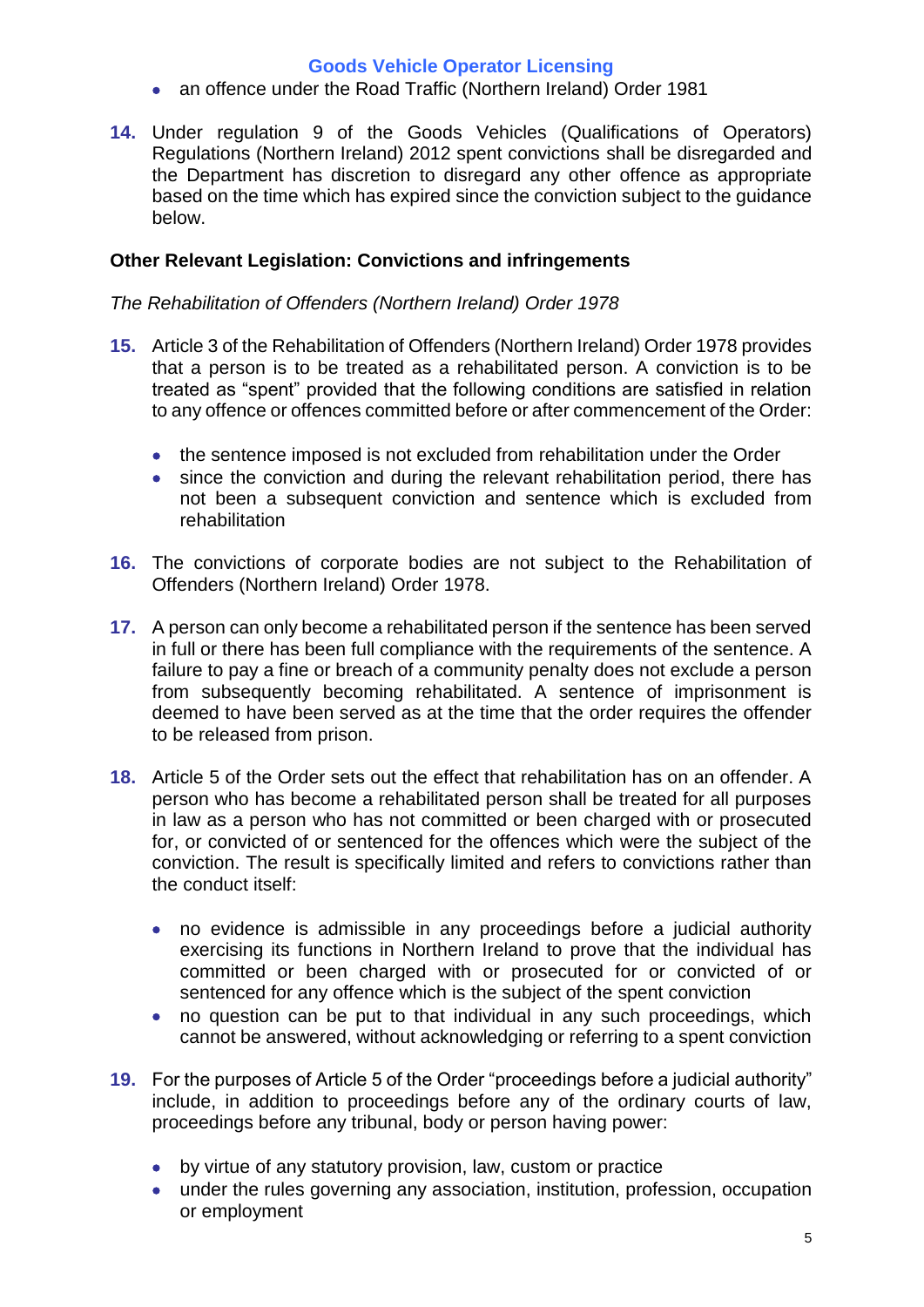- under any provision of an agreement providing for arbitration with respect to questions arising thereunder
- to determine any question affecting the rights, privileges, obligations or liabilities of any person or to receive evidence affecting the determination of any such question
- **20.** Article 7 sets out the rehabilitation periods as summarised in the attached Practice Guidelines and the rehabilitation period applicable where multiple convictions apply:
	- where only one sentence covered by this Order is imposed the rehabilitation period is as set out at Article 5
	- where more than one sentence covered by this Order is imposed in respect of a conviction (whether or not in the same proceedings) the applicable rehabilitation period is that for the longer sentence
	- where a person is conditionally discharged or a probation order is made and after the end of the applicable rehabilitation period they are dealt with, in consequence of a breach of the order for the offence for which the order was made then they shall not be treated as having become rehabilitated until the end of the rehabilitation period for the new sentence
	- If during the rehabilitation period the person convicted is convicted of a further offence (other than a summary offence) and no sentence excluded from rehabilitation is imposed, any rehabilitation period which would end the earlier shall be extended so as to end at the same time as the other rehabilitation period
	- the rehabilitation period applicable to another conviction cannot be extended by reference to an order imposing on a person any disqualification, disability, prohibition or other penalty
- **21.** The provisions do not apply to a conviction in another country which would not have constituted an offence if it had taken place in Northern Ireland.
- **22.** Whilst Article 8(3) of the Rehabilitation of Offenders (Northern Ireland) Order 1978 allows a "spent" conviction to be admitted in evidence where the judicial authority, i.e. the Department, is satisfied, in the light of any considerations which appear to it to be relevant (including any evidence which has been or may thereafter be put before it), that justice cannot be done in the case except by admitting or requiring evidence relating to a person's "spent" convictions, this is subject to the specific provisions relating to spent convictions in the Goods Vehicles legislation, as above. Article 8(3) ensures that "spent" convictions stay "spent" unless it is in a class where it is permissible to do so and the party applying to put the "spent" conviction in (for example the Police or DVA) can satisfy the Department that there is no other way of doing justice.
- **23.** In 2014/008 Duncan McKee & Mary Mckee, the Upper Tribunal reminded traffic commissioners that "*this is a civil commercial jurisdiction with a strong emphasis on firm and consistent regulation, public protection and fair competition. One key question that routinely arises in cases such as this is whether or not the TC can trust an operator to be compliant in the future. In our view, especially with a pattern of ongoing and apparently continuous non-compliance in the past, TCs are entitled to go back as far as they need to, in order to properly answer this question (subject to the permitted statutory framework which, of course, does impose time limits in relation to some aspects)"*. The Senior Traffic Commissioner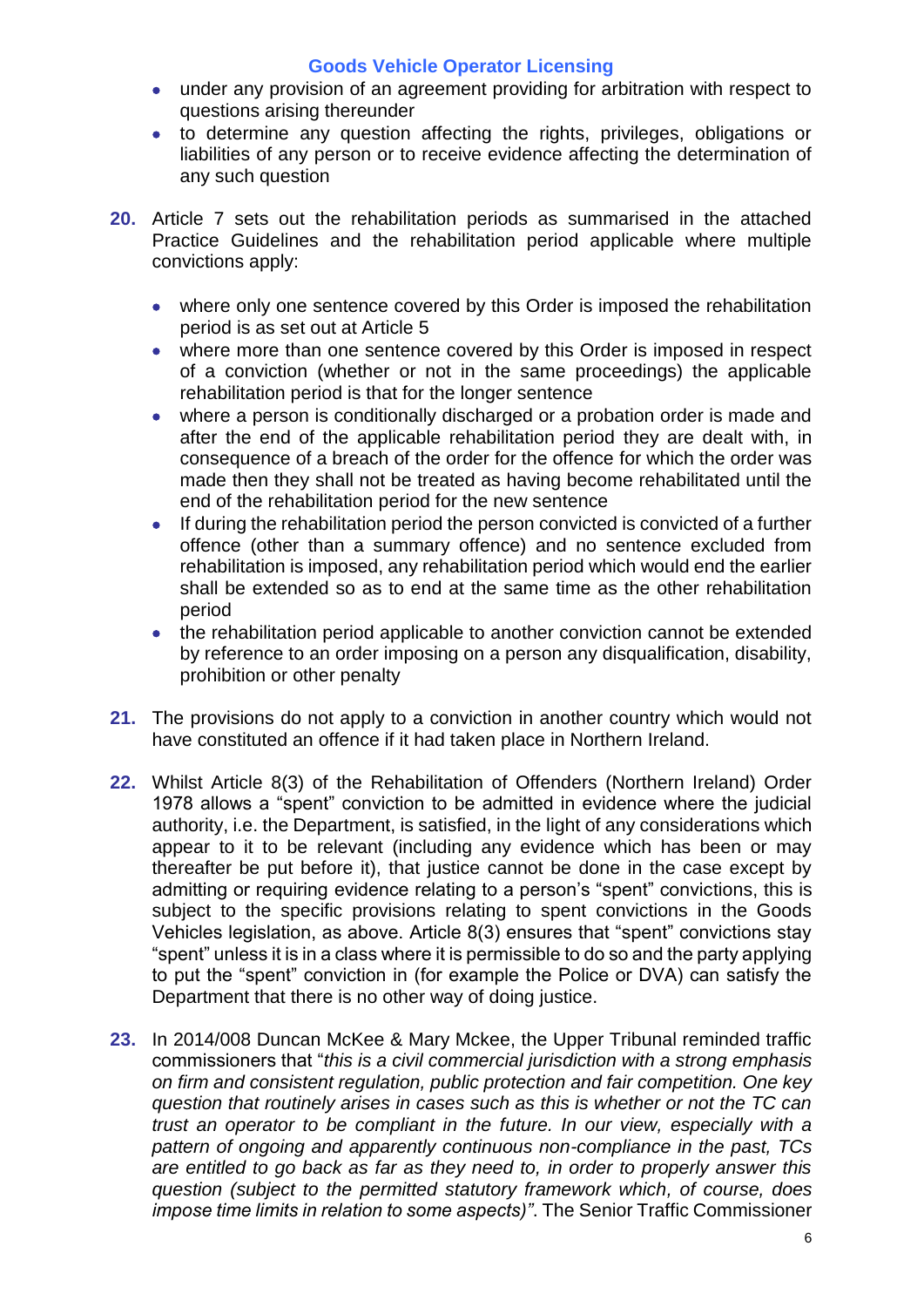in GB has identified some examples of where, the Department agrees, justice might require consideration to admitting evidence of a spent conviction:

- non-disclosure the Tribunal made clear its view on a failure to notify: "*In considering how to dispose of the appeal we wish to make it clear that we regard the… conviction and the non-disclosure as serious matters"*<sup>4</sup> *.* The Department might also wish to consider cases where the party would benefit from, for example, repeated adjournments or a failure to report the conviction to the traffic commissioner (which only came to light much later) or failed to be sentenced for the offence(s) for several months due to an outstanding trial of other defendants, and, for example, under section 26(1)(b) for breach of a condition
- rebuttal to refute a positive assertion. For example, if an operator has made a positive statement about an incident or offence that is not correct, this might require a the Department to revisit an earlier preliminary indication not to seek to admit the relevant spent conviction
- $\bullet$  similar fact i.e. evidence of prior conduct, which demonstrates the same failings or shortcomings in management. In some circumstances, it may not be possible to assess the attitude of an operator when something goes wrong which, as the Upper Tribunal indicates, can be very instructive and to the benefit of a party

# *Cautions*

**24.** A person who is given a caution which is spent shall be treated for all purposes in law as a person who has not committed, been charged with or prosecuted for, or been given a caution for the offence and no evidence is admissible in any proceedings before a judicial authority to prove that person has committed, been charged with or prosecuted for, or been given a caution for the relevant offence. That person cannot be asked in the course of any proceedings any question which cannot be answered without acknowledging or referring to a spent caution or any ancillary circumstances.

# **Regulation (EC) 1071/2009**

#### *Serious infringements*

- **25.** Annex IV of the Regulation (EC) 1071/2009 identifies the most serious infringements that must be considered by the Department for the purposes of Article 6(2)(a) relating to good repute.
- **26.** These are set out in Annex 2 below.
- **27.** Article 16 refers to the establishment of a National Electronic Register, which must contain:
	- the name and legal form of the undertaking
	- the address of its establishment
	- the names of the transport managers designated to meet the conditions as to good repute and professional competence

 $\overline{a}$ <sup>4</sup> 2000/055 Michael Leslie Smith t/a Mike Smiths Transport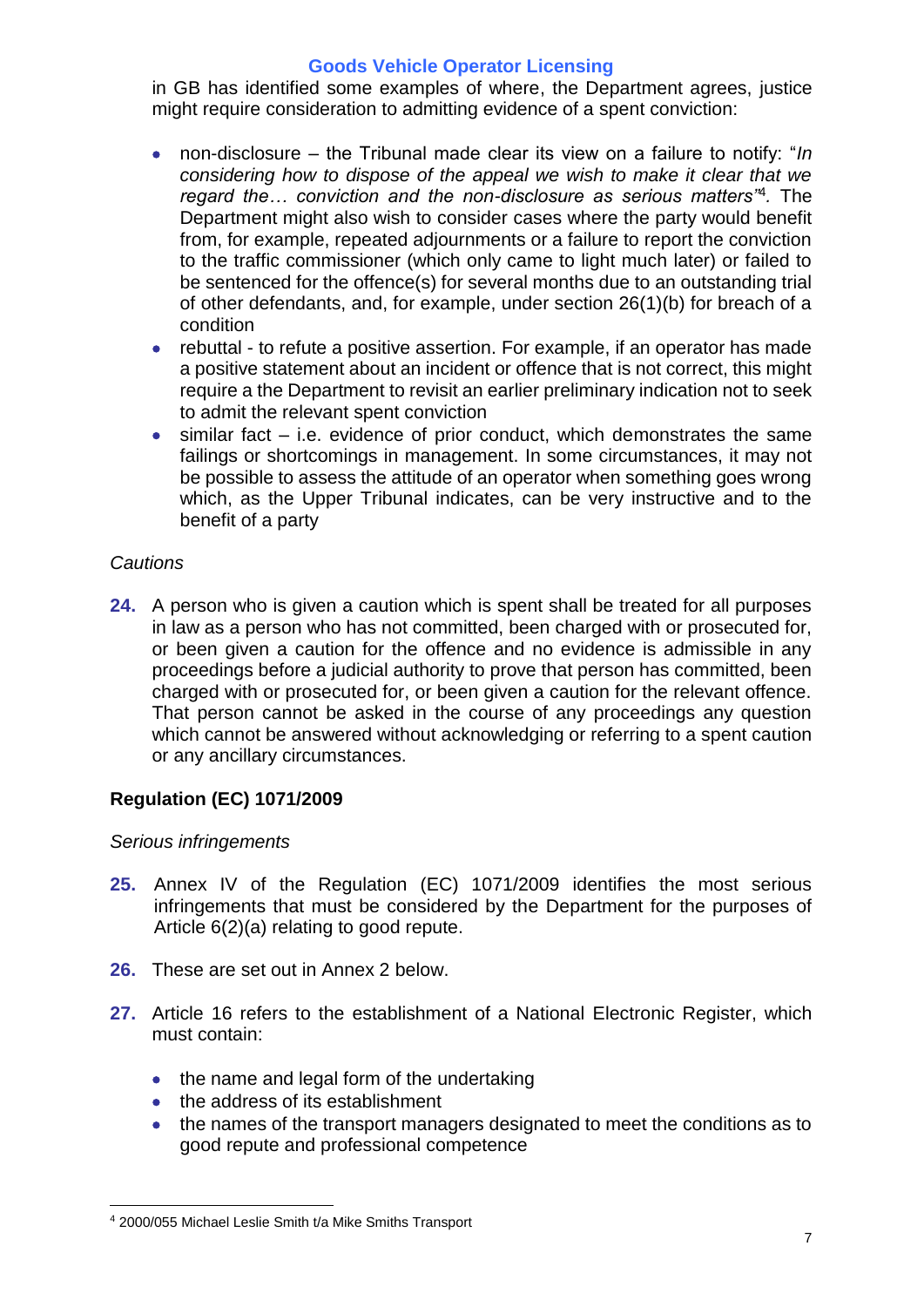- the type of authorisation, the number of vehicles it covers and, where appropriate, the serial number of the Community Licence and of the certified copies
- the number, category and type of serious infringements, as referred to in Article 6(1)(b), which have resulted in a conviction or penalty during the last two years
- the name of any person declared to be unfit to manage the transport activities of an undertaking, as long as the good repute of that person has not been reestablished pursuant to Article 6(3), and the rehabilitation measures applicable

# **Regulation (EU) 2016/403**

**28.** Annex 1 of Regulation (EU) 2016/403 lists the categories, types and degree of seriousness of serious infringements of Community rules which may lead to the loss of good repute. Where repeated infringements are notified to the Department these must be considered in accordance with both 1071/2009 and Regulation (EU) 2016/403 when considering repute and decisions on their impact on repute must be reasoned and proportionate and set out in any deliberations or decisions taken.

### *Interconnectivity of the National Registers between Member States*

- **29.** Regulation (EC) 1213/2010 requires that Members States ensure that there is inter-connectivity between the various National Registers. The Department may therefore be referred to incidents where an operator and/or transport manager has been convicted of a *serious criminal offence* or has incurred a penalty within the European Union for a serious infringement of Community rules relating to:
	- the driving time and rest periods of drivers, working time and the installation and use of recording equipment
	- the maximum weights and dimensions of commercial vehicles used in international traffic
	- the initial qualification and continuous training of drivers
	- the roadworthiness of commercial vehicles, including the compulsory technical inspection of motor vehicles
	- access to the market in international road haulage or, as appropriate, access to the market in road passenger transport
	- safety in the carriage of dangerous goods by road
	- the installation and use of speed-limiting devices in certain categories of vehicle
	- **•** driving licences
	- admission to the occupation
	- animal transport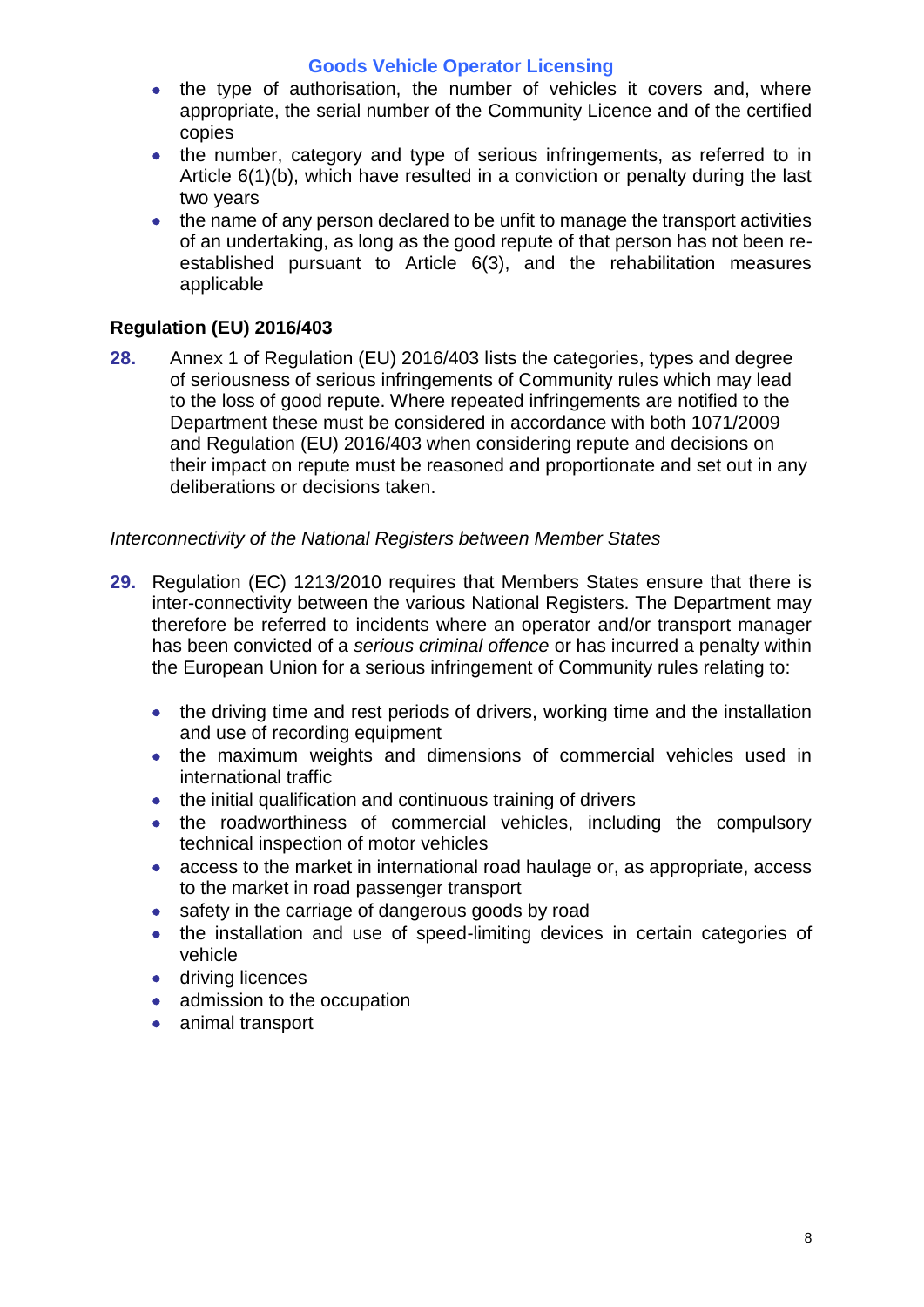### **Case law**

- **30.** These guidelines may be subject to decisions of the higher courts and to subsequent legislation. As good repute and fitness are not defined in legislation the Department accepts the following principles and examples from existing case law which apply to both<sup>5</sup>. Where a legal person is subject to an existing disqualification that means they cannot be involved in an application or operation  $6$ they will likely need to be considered at public inquiry on any application to reenter the industry after the expiry of any disqualification. Repute is a mandatory and continuing requirement and although repute must be considered as at the date of any decision that does not mean that the past becomes irrelevant. The Upper Tribunal has said that "*in many cases, the present is simply the culmination*  of past events"<sup>7</sup>.
- **31.** Whilst European law leaves the choice of form and methods for the implementation of a Directive or Regulation to the particular Member State, European case law requires, in this instance the interpretation of 'road transport offences', to be consistent with the wording and purpose of the Regulation so as to achieve the intended result (as per the third paragraph of Article 249 of the EC Treaty)<sup>8</sup>. This approach is supported by domestic case law<sup>9</sup>. The EC legislation refers to "serious" road transport offences. It follows that the Department is not required to revoke licences for loss of good repute if operators are convicted of a number of minor road transport offences but might still take action in these cases under the existing discretionary powers in the legislation (see Article 6 at Annex 2). In the interests of consistency the Department will generally view as serious those offences which have a significant adverse impact in particular on:
	- an operator's fitness to hold a licence
	- road safety
	- the promotion of fair competition
	- the protection of the environment
- **32.** The Department must now approach the question of good repute by taking into account not only the NI legislative provisions but also Article 6 of Regulation  $1071/2009<sup>10</sup>$ . They cannot review the merit of a criminal conviction<sup>11</sup> but must consider the relative seriousness.
- **33.** The Upper Tribunal has explored the scope of the requirement to be of Good Repute<sup>12</sup>. The provisions refer to an individual or company's repute<sup>13</sup> or

 $\overline{a}$ <sup>5</sup> 2013/007 Redsky Wholesalers Ltd

 $6$  2013/040 Southwaterstreet Ltd t/a S W Transport and Thomas McKinney - as a Director, 2014/066 Bridget Burdon & Partners – as a partner

<sup>&</sup>lt;sup>7</sup> 2014/059 Randolf Transport Ltd & Catherine Tottenham

<sup>8</sup> Case C-106/89 Marleasing [1990] ECR I-4135 and Case C-334/92 Wagner Miret [1993] ECR I-6911

<sup>9</sup> Litster v. Forth Dry Dock and Engineering Company Ltd (1990) I AC 546, and Pickstone v Freemans plc (1989) AC 66 and Clyde v Eagle Star Insurance Co (1988) 4 All ER 417

<sup>10</sup> 2012/034 Martin Joseph Formby t/a G&G Transport

<sup>&</sup>lt;sup>11</sup> Nottingham City Council v Farooq (Mohammed) (1998) The Times, 28<sup>th</sup> October

<sup>12</sup> NT/2013/082 Arnold Transport & Sons Ltd v DOENI as set out in Regulations 5-9 of the Goods Vehicles (Qualifications of Operators) Regulations (Northern Ireland) 2012. In 2017/042 Mark Lyons the Upper Tribunal confirmed "decisions on the meaning of a section in the 1995 Act or a paragraph in the Regulations, made under that Act, are highly relevant to the interpretation of an identical provision in the Northern Ireland legislation and vice versa." In relation to Goods Vehicle operator licensing the terms of Regulation 5(1) and 5(2) of the Goods Vehicles (Qualifications of Operators) Regulations (Northern Ireland) 2012, are identical to the terms of paragraph 1 of Schedule 3 of the Goods Vehicle (Licensing of Operators) Act 1995

<sup>&</sup>lt;sup>13</sup> Section 12A of the Goods Vehicle (Licensing of Operators) Act (Northern Ireland) 2010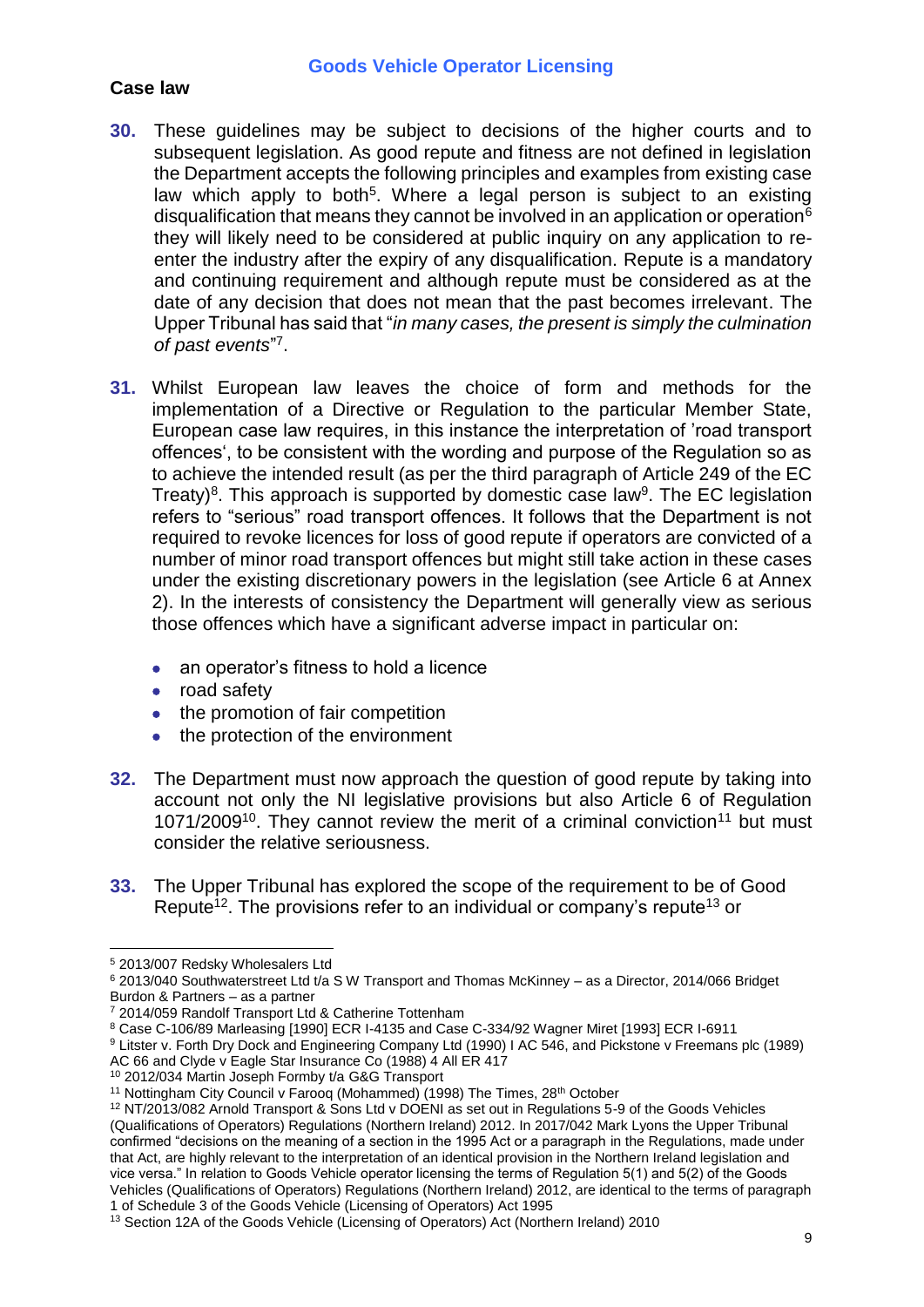fitness<sup>14</sup> to hold a licence, as relevant considerations. The Upper Tribunal in their decision: "*underlined the word 'fitness' in both these provisions because it is critical to understanding the breadth of the requirement to be of good repute. It means, for example, that an operator who cannot be trusted to comply with the operator's licensing regime is unlikely to be fit to hold an operator's*  licence"<sup>15</sup>.

- **34.** Fitness is an essential element of an operator's repute and it is more than just convictions, it is the ability to meet the requirements/undertakings on the operator's licence. The Upper Tribunal reinforced in the appeal of ETS25: "… *it does not matter whether an operator's licence is held by an owner operator, a partnership or a limited company because in each case the person or persons responsible for managing the business bear the ultimate responsibility for ensuring that the road transport aspect of the business operates in compliance with the regulatory regime. That means that they cannot plead ignorance or put the blame on the transport manager because they are required to have sufficient knowledge of the regulatory regime to ensure compliance in general and the proper performance of the transport manager's duties in particular"*. The Tribunal has dismissed an appellant's belief that responsibility for maintenance failings sat with the persons to whom she had handed over responsibility<sup>16</sup>. They confirmed that ultimately "*as the proprietor of the business the responsibility for ensuring that properly maintained vehicles were used for the purposes of that business, rested with her."*
- **35.** The case law indicates the range of knowledge an operator is required to possess in order to ensure satisfactory arrangements<sup>17</sup>. In the case of a standard licence holder, the operator has the benefit of a transport manager with a Certificate of Professional Competence. However, the operator retains the responsibility for ensuring the transport manager performs their duties and in particular exercises continuous and effective management. For restricted licence holders the operator arguably has a more difficult task as they are not required to employ a qualified transport manager yet the compliance required is no less. An operator must have satisfactory arrangements and should review the need for further training at regular intervals in light of there being no examination to demonstrate ability to manage an operator's licence<sup>18</sup>.
- **36.** A useful indication of relevant evidence would be attendance on an operator licence awareness training course (OLAT), run by a trade association (e.g. FTA/ RHA/ BAR/ CPT), a professional body (e.g. IoTA/ CILT/ SOE/ IRTE) or an approved examination centre offering the relevant transport manager CPC qualification for the type of licence held. However, the level of training will need to be properly assessed in each case, based on the size and complexity of the transport operations.
- **37.** The provisions regarding road transport offences are entirely separate from the general provisions relating to serious offences. On the previous wording of the legislation the phrase "more than one conviction" did not require proof of different incidents or different days of commission or of hearing in court. On any view a second conviction makes the breach of the law all the more serious, since the

 $\overline{a}$ <sup>14</sup> Section 12B of the Goods Vehicle (Licensing of Operators) Act (Northern Ireland) 2010

<sup>15</sup> NT/2013/082 Arnold Transport & Sons Ltd v DOENI

<sup>16</sup> 2016/056 Tracy Noddings t/a Noddies Cars

<sup>&</sup>lt;sup>17</sup> As determined in accordance with regulations and Article 8 of the 2009 Regulation

<sup>&</sup>lt;sup>18</sup> See Submissions under the Practice Guidance Docs - Pages 17-19 below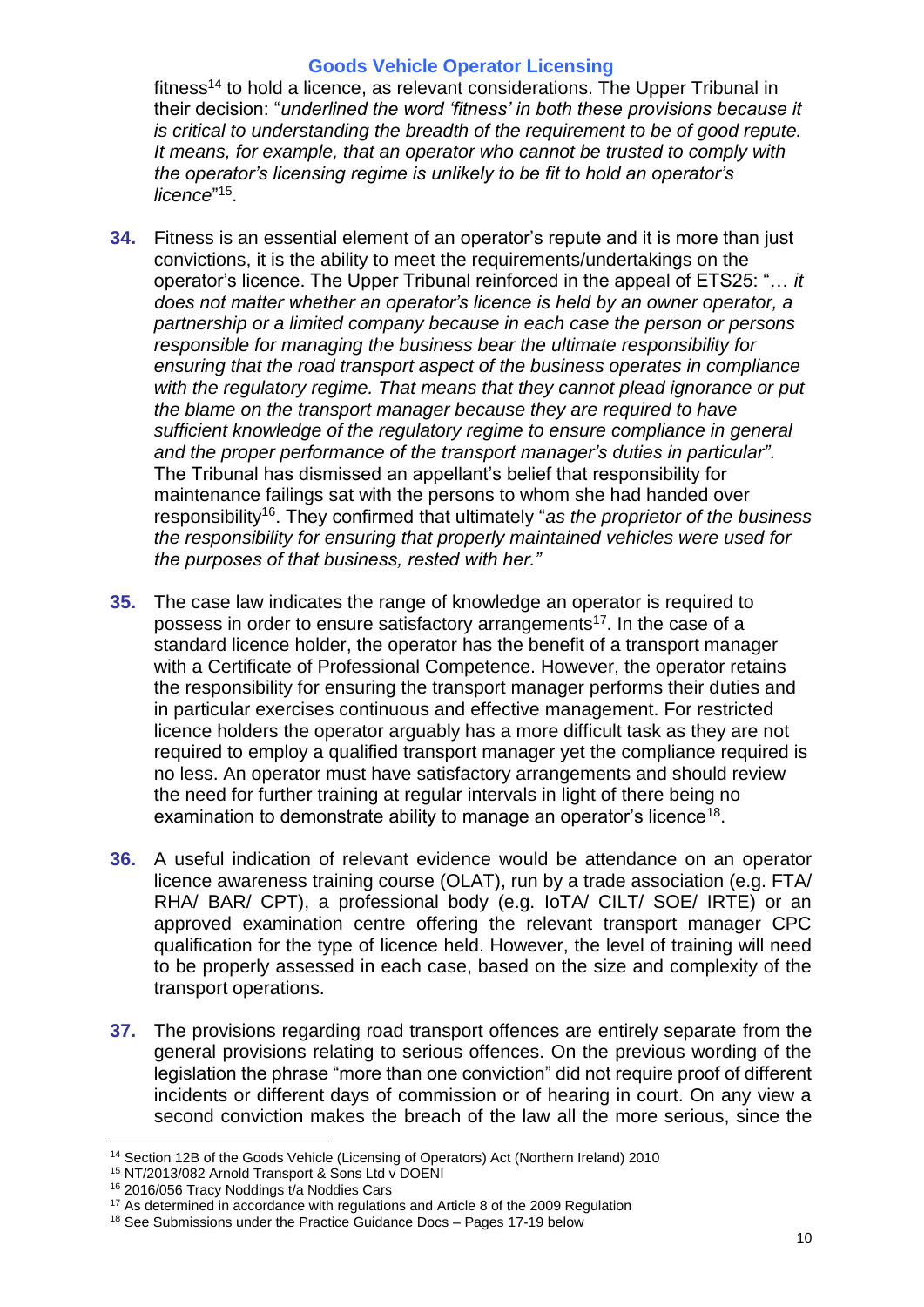additional conviction indicates a repetition of wrong-doing which properly affects the issue of general good repute<sup>19</sup>. The Department will consider each conviction separately to determine its seriousness, e.g. adherence to the rules relating to drivers' hours are fundamental to road safety<sup>20</sup>. However, the case law importing a test of seriousness to road transport offences predates both the decisions in *Crompton t/a David Crompton Haulage v Secretary of State for Transport [2003] EWCA Civ 64* and *2002/217 Bryan Haulage Ltd*, which in any event must now be read in the context of the directly applicable provisions of Regulation (EC) 1071/2009.

- **38.** As indicated above the Upper Tribunal expects traffic commissioners, (and therefore the Department) to take account of (EC) Regulation 1071/2009<sup>21</sup>. Article 6.1, subparagraph 3 (a), which refers to serious infringements of national rules, and (b) which refers to a serious criminal offence or a penalty for a serious infringement of Community rules. In relation to (b), serious offences are defined within Regulation 7 of The Goods Vehicles (Qualifications of Operators) Regulations (NI) 2012 and the Department is required to determine whether the loss of good repute would constitute a disproportionate response.
- **39.** The Department should be careful to distinguish between the position of a company and individuals such as directors due to the provisions relating to mandatory loss of repute. Convictions of a company's officers, servants or agents, however, may be relevant. The minimum repute requirement will not be satisfied if relevant individuals have been convicted of serious criminal offences. That minimum requirement of good repute cannot be reduced by reference to "proportionality"<sup>22</sup>.
- **40.** The Upper Tribunal has highlighted the differences between an application where the Department exercises a *'gatekeeper function'* and any subsequent regulatory action taken after a licence has been granted $23$ . On application the Department will therefore wish to determine who will be responsible for fulfilling the undertakings and conditions and whether they are fit to do  $so<sup>24</sup>$ . Clearly an application form cannot envisage every situation, for instance where serious convictions are not necessarily notifiable<sup>25</sup> or where convictions are not specifically referred to. The Department cannot be expected to overlook facts which might be relevant to future compliance<sup>26</sup>. The undertakings specified on the licence, however, include a commitment to report convictions recorded against the licence holder or employees or agents of the licence holder.
- **41.** An applicant or operator can be taken to be aware of the various guidance  $d$  documents issued on behalf of the Department<sup>27</sup>. The legislative provisions gives the Department a wide discretion so that they 'may have regard to any matter' in determining whether an applicant is of good repute and can take into account any

<sup>19</sup> 2000/009 & 2000/010 J C Stephenson & T E Turner (trading as J & T Transport) and Thomas McHugh <sup>20</sup> 2001/074 B E Clark

<sup>&</sup>lt;sup>21</sup> 2012/050 Charlie Roberts Ltd t/a MAN Euro applies Stephenson & McHugh but only so far as to define "serious offence" under Schedule paragraph 2(a) and "more than one conviction". In respect of the remainder of this decision the law was more fully considered in 2010/025 Skip It (Kent) Ltd and Others.

<sup>&</sup>lt;sup>22</sup> 2008/580 TS Dhaliwal, See Practice Guidance and Instructions on the Principles of Decision Making

<sup>23</sup> 2013/046 Shearer Transport Ltd & James Shearer

<sup>24</sup> 2013/019 Susan Tattersall t/a TMS

<sup>25</sup> 2001/044 N Hazel trading as JRS Freight (sentence of 46 months imprisonment for wounding with intent)

<sup>&</sup>lt;sup>26</sup> 2009/528 KHJ Ltd, once trust breaks down it is very difficult to rebuild – Upper Tribunal stay decision in Jarson Ltd t/a Rob Jones Tractror Hire the Upper Tribunal

<sup>&</sup>lt;sup>27</sup> 2012/346 MGM Haulage & Recycling Ltd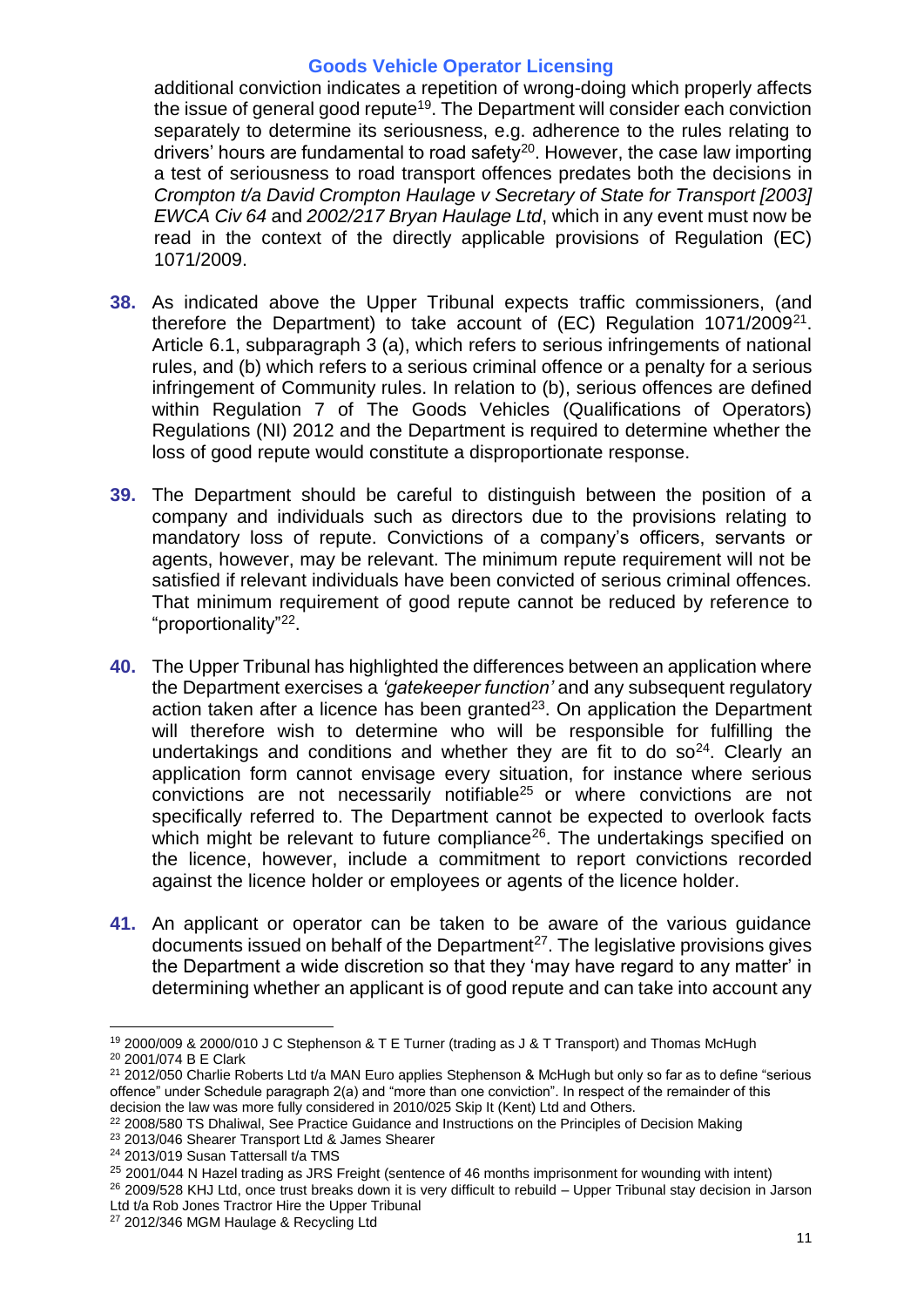other information which appears to them to relate to the fitness of the individual to hold a licence. The wording of the general conditions on standard licences explicitly imposes a duty to inform the Department of any events affecting good repute including convictions listed in the schedules.

- **42.** The Department is not limited to the circumstances of a particular offence but can and will look at the conduct involved $28$ . It can and will, for instance, consider general conduct where the operator was well aware of the commercial advantages that they were obtaining by reason of operating outside the operator licensing system and was not operating on a level playing field with competitors<sup>29</sup> such as fraud and breach of contract<sup>30</sup>. This might include anti-competitive behaviour, a failure to deliver against registered timetables or the use of fraudulent emissions systems.
- **43.** The Department may examine matters where there is no conviction e.g. relevant charges left on the Crown Court file or a Police report of a relevant offence. The Department is entitled 'to take into account all reports concerning speeding or overloading when considering an operator's fitness to hold a licence<sup>'31</sup>. Other conduct such as a lack of co-operation and/or honesty during the course of the public inquiry will also be relevant. It is incumbent of course on an operator to ensure that prohibitions are cleared before using a relevant vehicle $32$ .
- **44.** 'Fronting', where a person, partnership or company, which does not have an operator's licence, uses the operator's licence held by another entity to conceal the fact that they are behaving in a way which requires them to have an operator's licence of their own, is considered to be serious. Fronting deprives the Department of the opportunity to oversee an 'operator'. 'Fronting' is aggravated and very much more serious where it is apparent that the entity hiding behind the legitimate 'front' would be unlikely to obtain or would be debarred from holding their own operator's licence. The Upper Tribunal has given clear guidance that evidence of fronting can, on its own, provide justification for deciding that the operator being used as a 'front' has lost its good repute<sup>33</sup>. When concerns are raised that an applicant could be a 'front', they will need to do more than make bare assertions and rely on their good character to satisfy the Department that there will be "clear blue water" between the applicant and the entity without an operator's licence.<sup>34</sup>
- **45.** It is clear from the case law that the loan of discs is a serious matter<sup>35</sup> as is the use of out of date discs<sup>36</sup>. It is incumbent on an operator who displays a disc from another operator to provide a paper trail to show that the use is legitimate<sup>37</sup> simply

 $\overline{a}$ 

<sup>34</sup> 2016/044 Sana Aziz

<sup>&</sup>lt;sup>28</sup> 2010/367 Aspey Trucks Ltd considering the circumstances surrounding a conspiracy to supply Class B drugs <sup>29</sup> 2006/73 AG Everett

<sup>30</sup> 2010/058 Asif Mohammed Din t/a Ribble Valley Private Hire – unauthorised sub-contracting and use of drivers with no CRB checks for taxi work

<sup>31</sup> 2001/010 T Smith

<sup>32</sup> 2006/487 J & CM Smith

<sup>33 2011/357</sup> Utopia Traction Ltd, 2012.071 Silvertree Transport Ltd - Gives s further definition: 'fronting' occurs when appearances suggest that a vehicle, (or fleet) is being operated by the holder of an operator's licence when the reality is that it is being operated by an entity, (i.e. an individual, partnership or company), which does not hold an operator's licence and in the manner in which the vehicle is being operators requires, if the operation is to be lawful, that the real operator holds an operator's licence. In which circumstances the Department is entitled to take a serious view of such conduct.

**<sup>35</sup>** 2000/15 D Murphy, 2010/84 & 86 Coach Express Ltd & Others

<sup>36</sup> 2000/027 P Brown trading as Leroy Coaches

<sup>37</sup> 2010/084 & 86 Coach Express Ltd & Others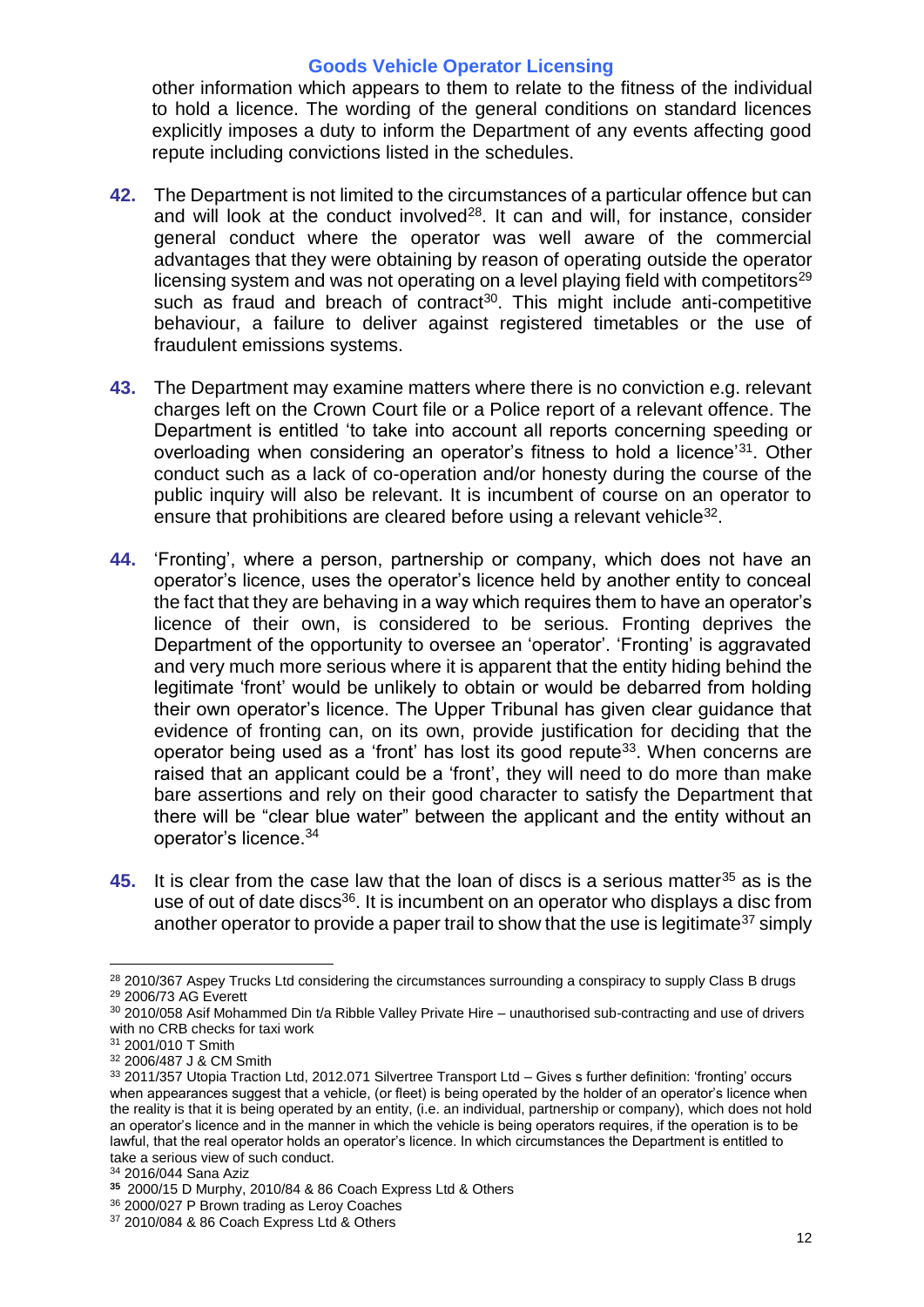relying on an assertion is not sufficient<sup>38</sup>. If an operator is found to have deliberately not paid vehicle excise duty it is open to conclude that there has been tax evasion<sup>39</sup>, as with the persistent use of untaxed vehicles<sup>40</sup>. The avoidance of fuel excise duty through the unlawful use of untaxed fuel "undermines fair competition and no responsible regulator can tolerate it"<sup>41</sup> (and HMRC may also impose penalties) <sup>42</sup>. In such circumstances the Department will give very serious consideration as to whether operators can continue to satisfy the repute requirement.

- **46.** Adherence to the rules relating to drivers' hours is fundamental to road safety.<sup>43</sup> The responsibility for ascertaining what is required and for complying with those requirements lies with the operator<sup>44</sup>. The Department agrees with the Senior Traffic Commissioner's description of three simple steps: (1) check compliance with the governing legislation, (2) train drivers regarding that legislation and monitor compliance, (3) retrain and discipline drivers where shortcomings are identified. Whilst the task of ensuring compliance with those requirements can be delegated, for instance to the transport manager, the responsibility cannot<sup>45</sup>. The Department can and will exercise its discretion in individual cases and therefore is entitled to conclude that convictions for this type of breach are serious road transport offences which could then lead to a loss of repute<sup>46</sup>. In cases of persistent breaches of the drivers' hours rules and tachograph regulations by drivers the Department will scrutinise the operator's arrangements for ensuring compliance expecting detailed evidence of those arrangements to be provided (rather than mere assertions being made).
- **47.** Where the Department finds that the operator had knowledge of the breaches and failed to take sufficient and adequate action to prevent reoccurrence it will give serious consideration as to whether the operator can continue to satisfy the repute requirement. Similarly where the Department finds that the operator had no knowledge of the breaches it will also give serious consideration as to whether the operator can continue to satisfy the repute requirement as the operator should have been complying with the relevant undertaking. Missing mileage and a failure to retain or keep full records can often result in the remaining records being false as they may not show the true position<sup>47</sup>. In cases of persistent breaches it may be difficult for an operator to contend that they have complied with their undertaking, as it requires a more rigorous regime<sup>48</sup>.
- **48.** A licence is issued to an operator on trust that the operator will comply with the requirements and that the application form has been fully, accurately and

<sup>38</sup> 2011/058 Robert David Moore t/a RDM Travel

<sup>39</sup> 2000/066 D Eccles

<sup>40</sup> 2001/007 Alcaline UK (following a withdrawal of funds by an associated company)

<sup>41</sup> NT/2014/019 OC International Ltd v DOENI

<sup>42</sup> 2002/018 UK Plant & Haulage (Services)

<sup>43</sup> From 2 March 2015, EU Regulation 165/2014 replaced EEC 3821/85, concerning the construction, installation, use, testing, and control of tachograph recording equipment. The new regulation increases the journey distance for exemptions from 50km to 100km from the operator's base for vehicle/trailer combinations with a maximum weight of 7,500kg which are: used to carry materials, equipment or machinery for the driver's use in the course of their work (when driving is not the driver's main activity); used to carry goods and are propelled by natural or liquefied gas or electricity; used to carry live animals from farms to local markets or from market to slaughter. <sup>44</sup> 2010/063 Cornelius Pryde Hart and Abigail Hart t/a Zulu's Minibus

<sup>45</sup> Harding v VOSA [2010] ewhc 713 (Admin) establishes that where a driver does not take the required rest period and has not kept a record of their reasons cannot rely on the exemption which allows derogation for safety reasons.

<sup>46</sup> 2001/074 Brian Edward Clark

<sup>47</sup> 2011/065 Deep Transport Ltd

<sup>48</sup> 2001/007 Alcaline UK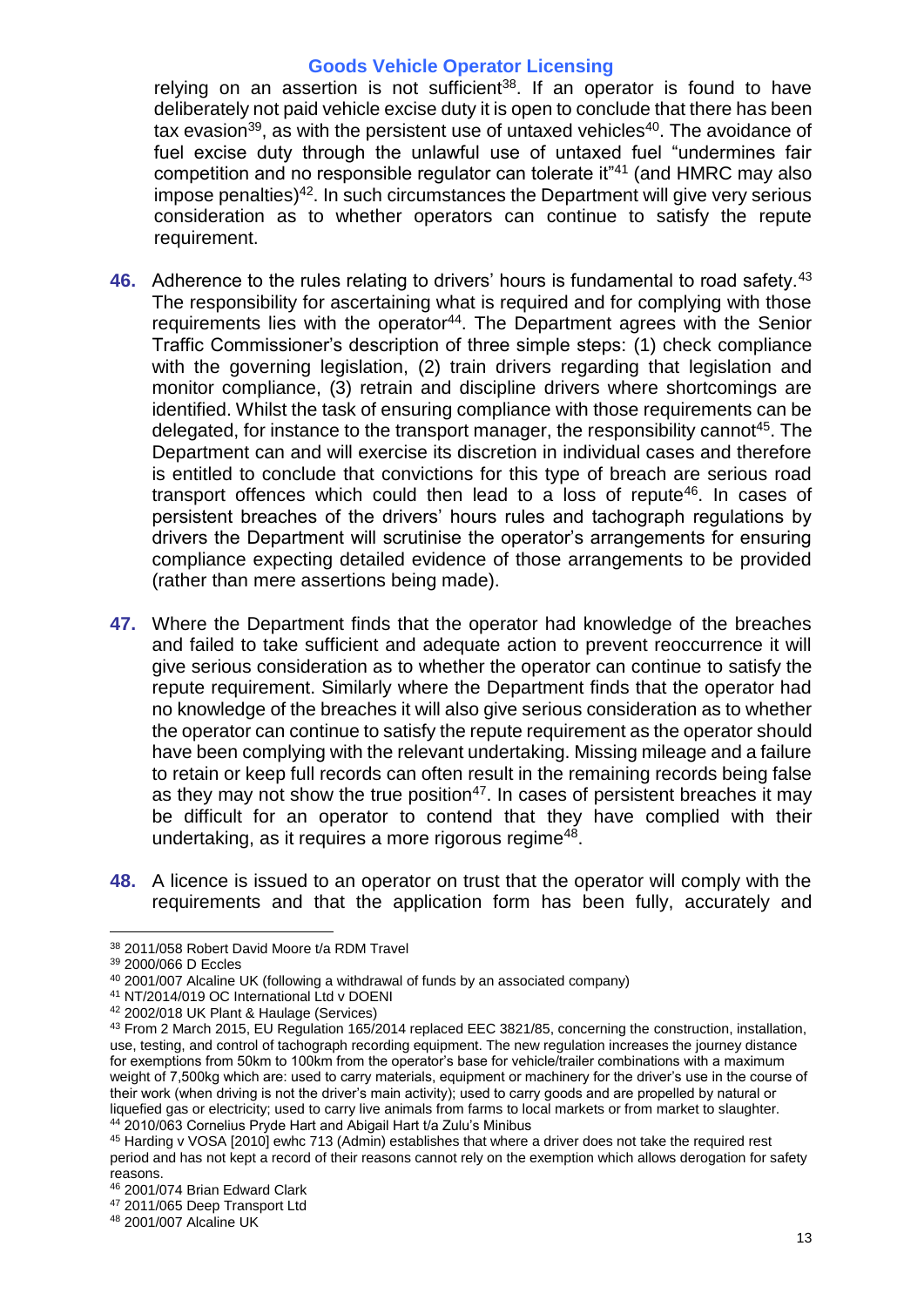honestly completed<sup>49</sup>. A failure to appoint a replacement transport manager after a period of grace or to communicate with the Department can amount to serious misconduct on the part of the operator<sup>50</sup>. A persistent failure to comply with undertakings, especially following a warning, may provide *compelling* reasons<sup>51</sup> to conclude that there has been a loss of repute/fitness. The Department is entitled to have regard to the annual roadworthiness first time pass rate/failures because they can be a barometer of the way in which vehicles in question are being maintained<sup>52</sup>. Where the Department finds that trust has been abused it may lead to a loss of repute, for example where there has been a failure to notify changes<sup>53</sup>. The honest and truthful completion of an application for a licence is fundamental to the operator licensing system. The Department is entitled to conclude that an application form should have been checked by the applicant, a company secretary or by the directors/officers of the company<sup>54</sup> and that the vehicles will be operated by the person who has applied for the licence<sup>55</sup>. Clearly the provision of false bank statements<sup>56</sup> or the failure to disclose relevant previous conduct such as convictions<sup>57</sup> or revocations<sup>58</sup> or insolvency<sup>59</sup> will entitle the Department to question the operator's repute and is likely to have a serious impact upon that repute.

- **49.** A history of involvement with dissolved companies without any evidence of actual wrongdoing will not of itself amount to a loss of repute<sup>60</sup>. Where an individual has declared a previous bankruptcy but produced a discharge certificate and satisfactory financial evidence, in the absence of any other issue this should not of its own prevent grant. However, the use of "Phoenix" arrangements to avoid previous liabilities may amount to unacceptable business practice<sup>61</sup>. A phoenix company is where the assets of one limited company are moved to another legal entity (sometimes referred to as a 'pre-pack') but with no obligation to pay the failed company's debts. The conduct of the company is an important factor when considering repute and any suggestion that a company has, for example, favoured trade creditors over the Crown will prompt questions as to the motive behind such actions<sup>62</sup>. The Department will scrutinise such applications carefully to ensure the promotion of the principle of fair competition.
- **50.** Dishonesty<sup>63</sup> and illegal operation are very serious matters. The Department is entitled to conclude that a person does not have the required repute where they have decided to operate without authorisation (either on an interim or full licence) particularly in the face of warnings not to<sup> $64$ </sup>. All operators have a positive duty to co-operate with DVA, DVSA, and the Department. Any attempt to deceive the Department is serious conduct that cannot be condoned particularly where an

<sup>49</sup> 2016/074 Christchurch Coaches Ltd

<sup>50</sup> 2012/001 Zeeshan Malik t/a Langston's Group

<sup>51</sup> 2011/036 LWB Ltd

<sup>52</sup> 2012/023 JA & VC Fryer Farms

<sup>53</sup> 2000/36 C Clark, 2008/410 Brian Hill Waste Management (prior to administration)

<sup>54</sup> 2000/041 Hi-Kube

<sup>55</sup> 2004/426 EA Scaffolding, 2004/255 M Oliver,

<sup>56</sup> 2006/313 D Lloyd

<sup>57</sup> 2000/059 Dolan Tipper Services

<sup>58</sup> 2004/367 N & S Gillman

<sup>59</sup> 2007/212 Huxley Travel

<sup>&</sup>lt;sup>60</sup> 2010/067 Pemberton Transport Ltd

<sup>61</sup> 2010/083 Paul Frederick Boomer t/a Carousel and see Guidance and Instructions on Legal Entities

<sup>62</sup> 2014/064 Alan Michael Knight – the amount owed to the Crown creditors was close to 90%

<sup>63</sup> The Supreme Court formulated a new test for criminal dishonesty in Ivey v Genting Casinos (UK) Ltd [2017] UKSC 67 effectively removing the second (subjective) limb of the test established in R V Ghosh [1982] EWCA Crim 2 but also emphasises a subjective aspect to the circumstances that fall to be considered <sup>64</sup> 2005/537 West Mix, 2002/027 D Broadie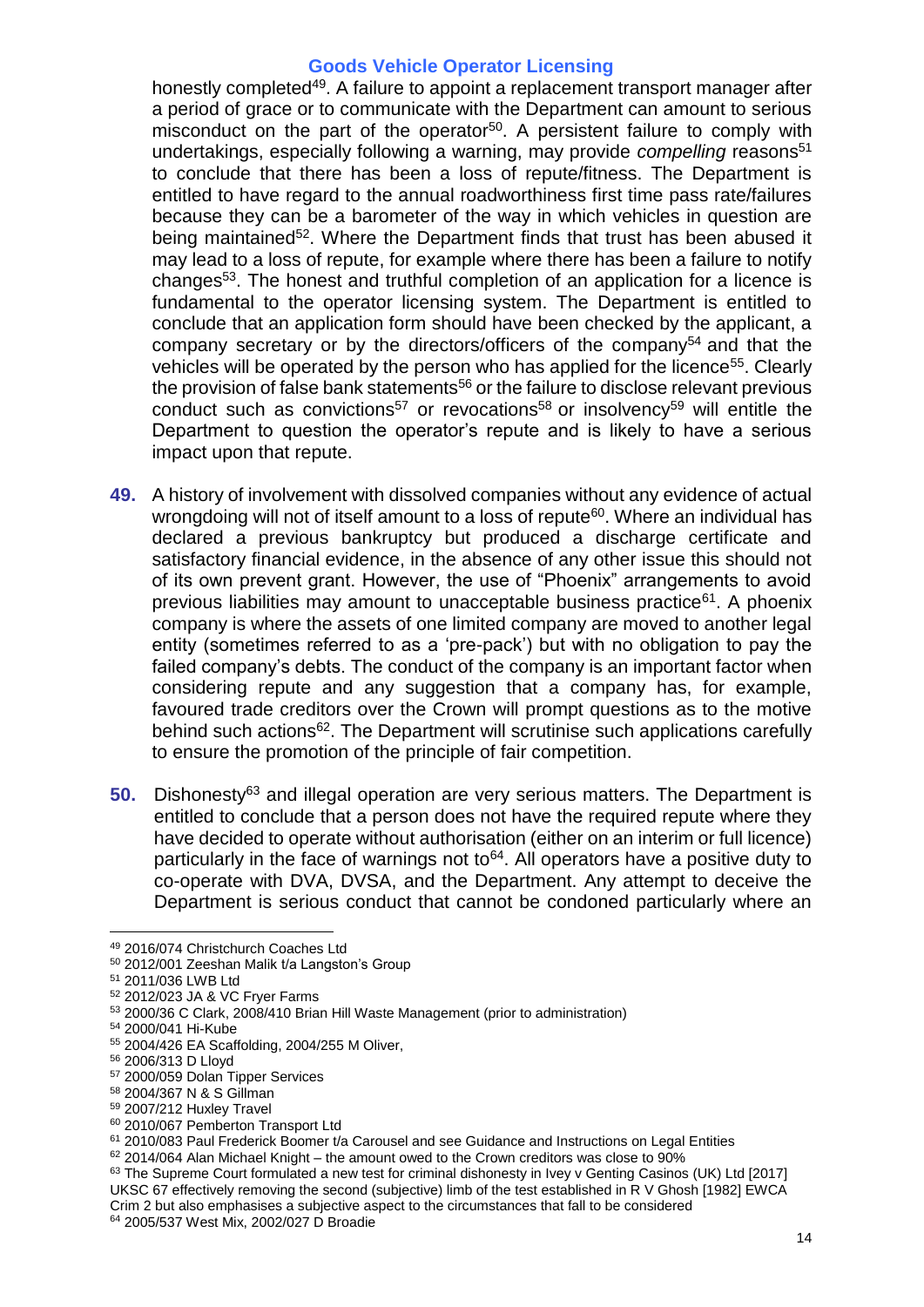operator and/or applicant relies on a document that has been altered so that it might mislead the Department<sup>65</sup>. Similarly operators who deliberately deceive and present false evidence to the Department either in correspondence or at public inquiry are also liable to prosecution through the criminal courts and are likely in serious cases to receive a custodial sentence. It follows that, where an operator is later found to have misled the Upper Tribunal or other tribunal of law, they place at risk their ability to hold an operator licence.

- **51.** Other conduct such as a failure to heed instructions<sup>66</sup> from enforcement agencies<sup>67</sup> or police officers<sup>68</sup>, attempts to circumvent the licensing system<sup>69</sup>, recurring civil penalties, and breaches of other enforcement regimes such as the Home Office code of practice on preventing clandestine entrants<sup>70</sup>, findings by the Competition Appeal Tribunal, or action taken by The Pensions Regulator, will also have a serious impact on repute<sup>71</sup>. In such circumstances, the Department might be prompted to attach further conditions at grant or to seek undertakings to ensure compliance with these codes $72$ .
- **52.** Subject to the restrictions in the Goods Vehicles legislation referred to above any reference to "a conviction" is not the same as a court hearing resulting in a finding of guilt, for instance a conditional discharge is not strictly a conviction<sup>73</sup>. The same will apply to other alternative court disposals including an absolute discharge. A discharge from a court will NOT be a disposal that renders a licence liable to automatic revocation but authorities are entitled to ask questions. The application of the Rehabilitation of Offenders (Northern Ireland) Order 1978 can prove difficult when the Department is considering multiple offences and it is important to differentiate between summary only offences and offences which can or must be dealt with by the higher courts<sup>74</sup>.
- **53.** Useful parallels can be drawn from other licensing regimes<sup>75</sup> when determining the relevance of previous convictions to proceedings before the Department and the principles set out below are useful when deciding whether or not to consider spent convictions:
	- where a judicial authority is considering whether justice cannot be done in a particular case except by admitting evidence of spent convictions, it would be contrary to the purpose of the legislation to receive all spent convictions and then decide which ones to take into account
	- when asked to provide information an enforcing authority should identify the issue to which the spent convictions would relate if they were admitted and

 $\overline{a}$ <sup>65</sup> 2002/009 Gollop, 2005/087 P Duckmanton (maintenance records), 2002/075 Hazco Environmental Services (Drivers' hours)

<sup>&</sup>lt;sup>66</sup> Any failure to follow lawful instructions, obstruct/intimidation of public officials such as DVA examiners, or operation outside of any international agreements

<sup>67</sup> e.g. Health and Safety Executive who can refer workplace transport incidents such as load security <sup>68</sup> 2005/050 Rush Travel

<sup>69</sup> 2006/056 Paul Oven Transport, AG Everett (as above),

<sup>70</sup> Issued pursuant to the Immigration and Asylum Act 1999.

<sup>71</sup> 2011/065 Deep Transport Ltd

<sup>&</sup>lt;sup>72</sup> Fot instance failures to comply with EU Regulation 181/2011 on bus and coach passenger rights (via bus Users UK & Travelwatch) breach of voluntary guidelines on the carriage of passengers to designated sporting events in England and Wales (See Annex 3), the above Home Office Code of practice pursuant to the Immigration and Asylum Act 1999.

<sup>73</sup> R v Rupal Patel No 2006/4890/B5

<sup>74</sup> 2009/530 Boomerang Travel Ltd

<sup>75</sup> Adamson v Waveney District Council [1997] 2 All ER 898, where the court was concerned with the grant of hackney carriage licence to 'a fit and proper person'.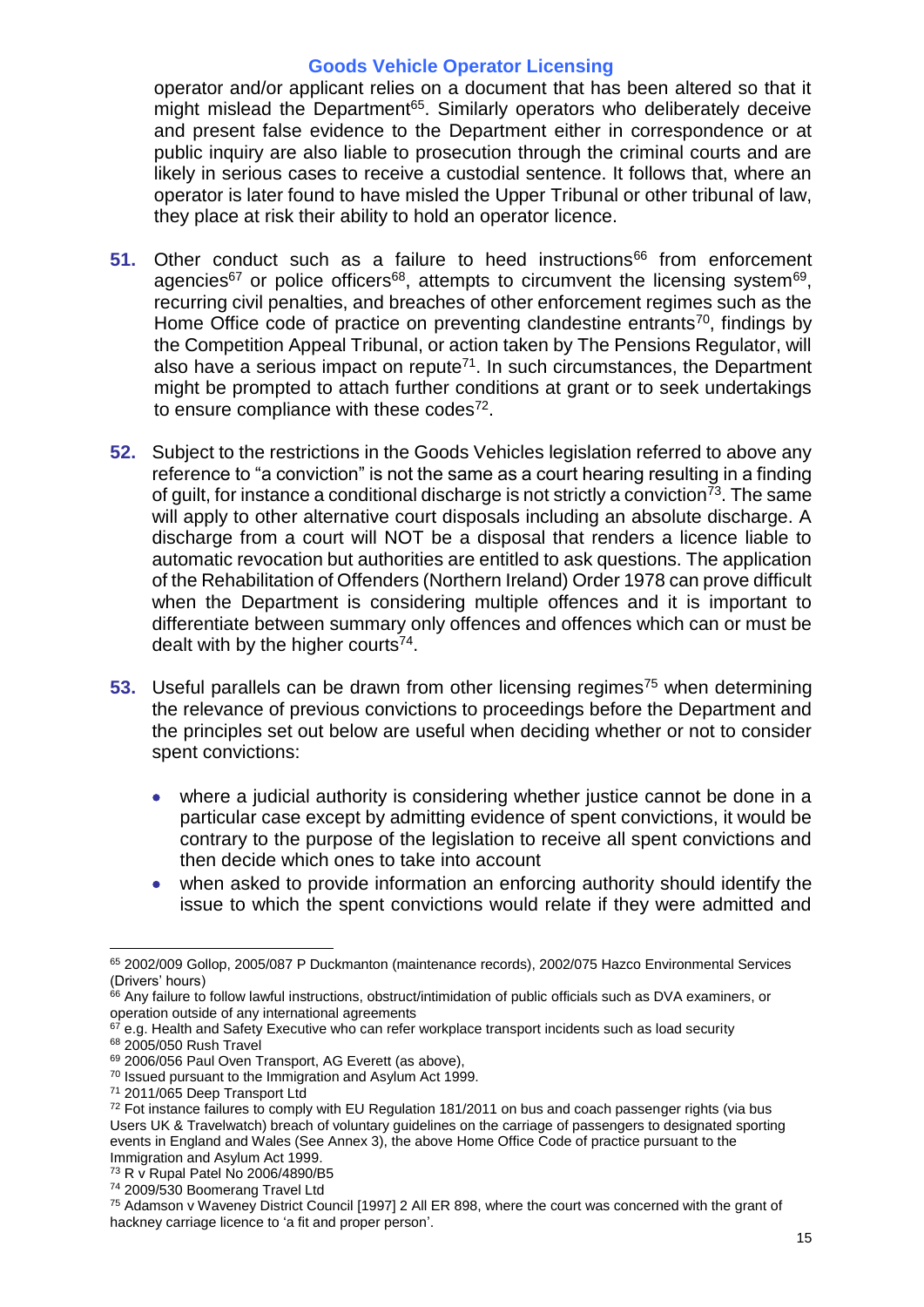then should not only limit disclosure to those convictions which are relevant but should also provide a covering note indicating in general terms the class, age and seriousness of each of those offences in order to help the licensing authority to decide whether, once it has heard the applicant on the matter, it wishes to be informed of the details of the spent convictions so that it may treat them as material convictions

- any advocate should indicate in general terms the class, age and seriousness of the offences in order to help a tribunal decide whether, once it has heard the applicant on the matter, it wishes to admit evidence of the convictions it may be that only some of the spent convictions should be received and the applicant should be given an opportunity to persuade the tribunal that any spent convictions which have been disclosed are either irrelevant or should not prejudice the application because of their age, circumstances or lack of seriousness
- the tribunal should come to its own dispassionate conclusion having regard to the interests of both the applicant and the public in whose interests the exceptional power to have regard to spent convictions is being exercised
- **54.** The Upper Tribunal has previously indicated that, in light of the statutory restrictions referred to above, it would be slow to accept that there are any circumstances in which the Department may refer to spent convictions when considering loss of repute<sup>76</sup> . In *2012/034 Martin Joseph Formby t/a G & G Transport* indicated that, in applying paragraphs 1 - 5 of Schedule 3 to the 1995 Act, traffic commissioners must also now consider Article 6 of EU Regulation 1071/2009, which establishes *common rules concerning the conditions to be complied with to pursue the occupation of road transport operator* is met. Article 6 requires a Member State to implement a procedure for consideration of the repute of an operator or transport manager where convicted of a serious criminal offence or has incurred a penalty for one of the most serious infringements. Article 6(3) allows a margin of appreciation whereby Member States may provide for rehabilitation; this is achieved through the Rehabilitation of Offenders (Northern Ireland) Order 1978.
- **55.** Where the rehabilitation of Offenders (Northern Ireland) Order 1978 does not apply, for instance, because of the length of sentence imposed, it is for the Department to determine as a question of fact, depending on the circumstances of each individual case, whether or not the commission of a particular offence remains a bar to the grant of an operator's licence $77$ .

<sup>76</sup> 2000/055 Michael Leslie Smith t/a Mike Smith Transport

<sup>77</sup> Martin Joseph Formby t/a G & G Transport.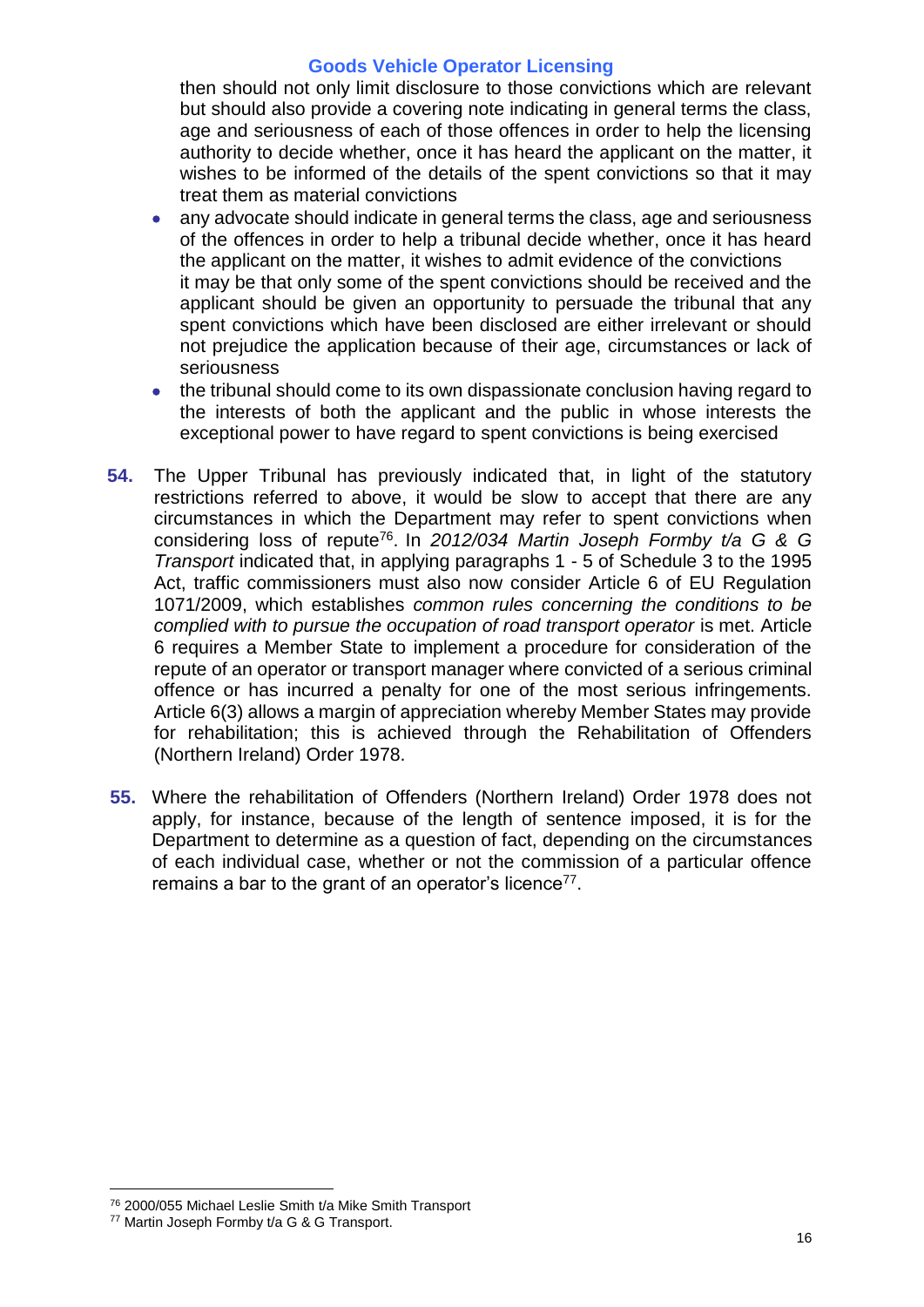# **INSTRUCTIONS**

**56.** The Department issues the following instructions for use by staff and other interested individuals. They should not be construed as legal guidance or interpretations of the law as this rests with the Courts. These instructions are issued in respect of the approach to be taken by staff acting on behalf of the Department for Infrastructure and dictate the operation of delegated functions.

# **Basis of Instructions**

- **57.** These instructions are issued to provide practical advice on the administrative arrangements to those who support the Department in fulfilling its statutory functions.
- **58.** The difficulty in providing directions stems from the absence of a definition for 'good repute' or 'fitness' within the legislation. The Guidance above cannot provide a definitive list of all conduct which might impact on repute or fitness. The Department must also decide when to exercise its discretion. The purpose of these instructions is to provide as much clarification as is possible and they should be read in conjunction with the attached Guidance which offers useful examples by way of illustration. The attached Annex 1 summarises those examples. It sets out the starting point for submissions but the Department officials making decisions can and might call for more information.

### **Submissions**

- **59.** When processing an application, if staff members find some adverse history, they will need to gather all the relevant facts surrounding the case and present it to the Head of TRU so that they can decide on the appropriate action. When compiling a submission members of staff should:
	- gather ALL relevant information
	- complete the template, provide facts, distinguishing information from evidence, and quote dates and licence number(s) if applicable, be precise and to the point
	- provide a recommendation which is fully supported by the relevant legislation
- **60.** The Department has identified the following instances where an operator/applicant should expect to provide evidence of their ability to manage an operator's licence:
	- on initial application
	- on renewal (continuation) of an operator's licence
	- at public inquiry
- **61.** Members of staff should refer to the Guidance for examples of conduct that might impact on an operator/applicant's repute. In general the Department will be assisted by any information relating to the following conduct:
	- convictions taking account of the different application to individuals and whether it is a most serious infringement, serious offence and/or a road transport offence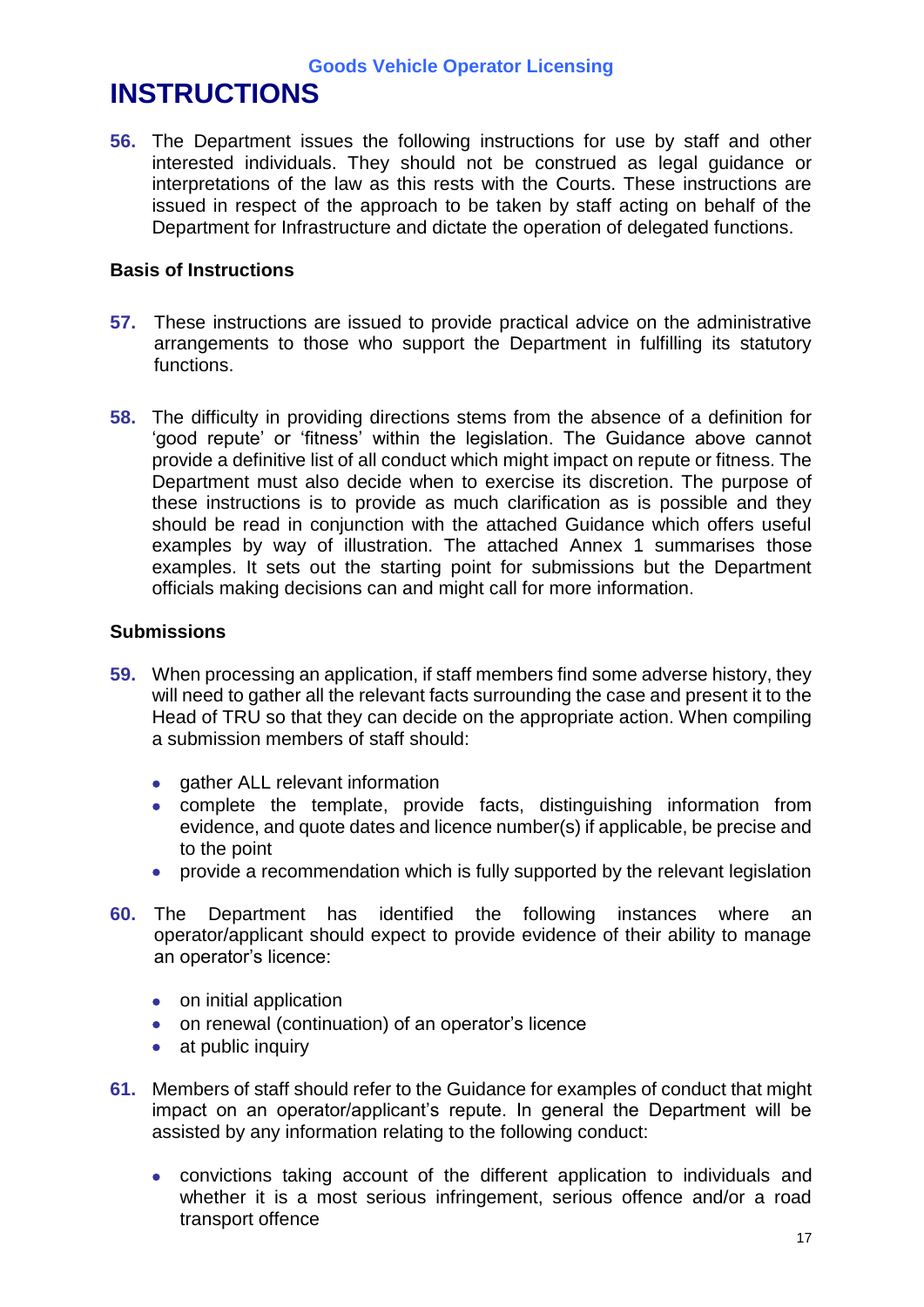- previous orders for revocation, curtailment, or suspension of previous linked licences
- previous adverse history on the current licence to include warnings and any public inquiry history
- prohibitions
- $\bullet$  fixed penalty notices
- bankruptcy, sequestration, administration or liquidation cases
- avoidance of debts ("phoenix" or "front" applications)
- late payments and non-payment of court orders, fines and/or fixed penalty notices
- DVA, DVSA, or Department's inability to contact operator
- abusive behaviour or non-cooperation towards enforcement officers and/or members of Departmental staff
- failure to notify material and relevant changes
- failure by a transport manager(s) to exercise continuous and effective responsibility
- unauthorised use of a place as an operating centre
- failure to fulfil a licence undertaking
- the operator is no longer professionally competent or able to show the availability of sufficient finance
- **62.** There are some operators who are subject to other regulatory regimes where strict liability ("no fault") offences or other enforcement action might result. The numbers of incidents involved may be significant. To ensure a consistent approach the Department has identified the types of offence which should be notified:
	- any transport related (e.g. Construction and Use, overloading, drivers' hours etc.) convictions for any director, transport manager or driver
	- any convictions under, for instance traffic legislation, the Health and Safety at Work Act 1974 resulting from an incident at a work site etc.
	- any convictions for environmental offences, for instance pollution, Environmental Protection Act including licensing, dumping, control, storage etc.
	- any other "no fault" offences (e.g. where a water company has taken control of unknown and unidentifiable sections of sewers and an environmental offence becomes apparent)
	- in addition, any offences by employees who hold vocational licences such as offences for drink/drug driving, dangerous driving, death by dangerous driving, and mobile phone abuse must be notified to the Department if the driver holds a vocational licence and resides in NI

The Department has indicated that, where there is intervention by the Health and Safety Executive, it only needs to be notified of formal enforcement rather than a Fee for Intervention (FFI).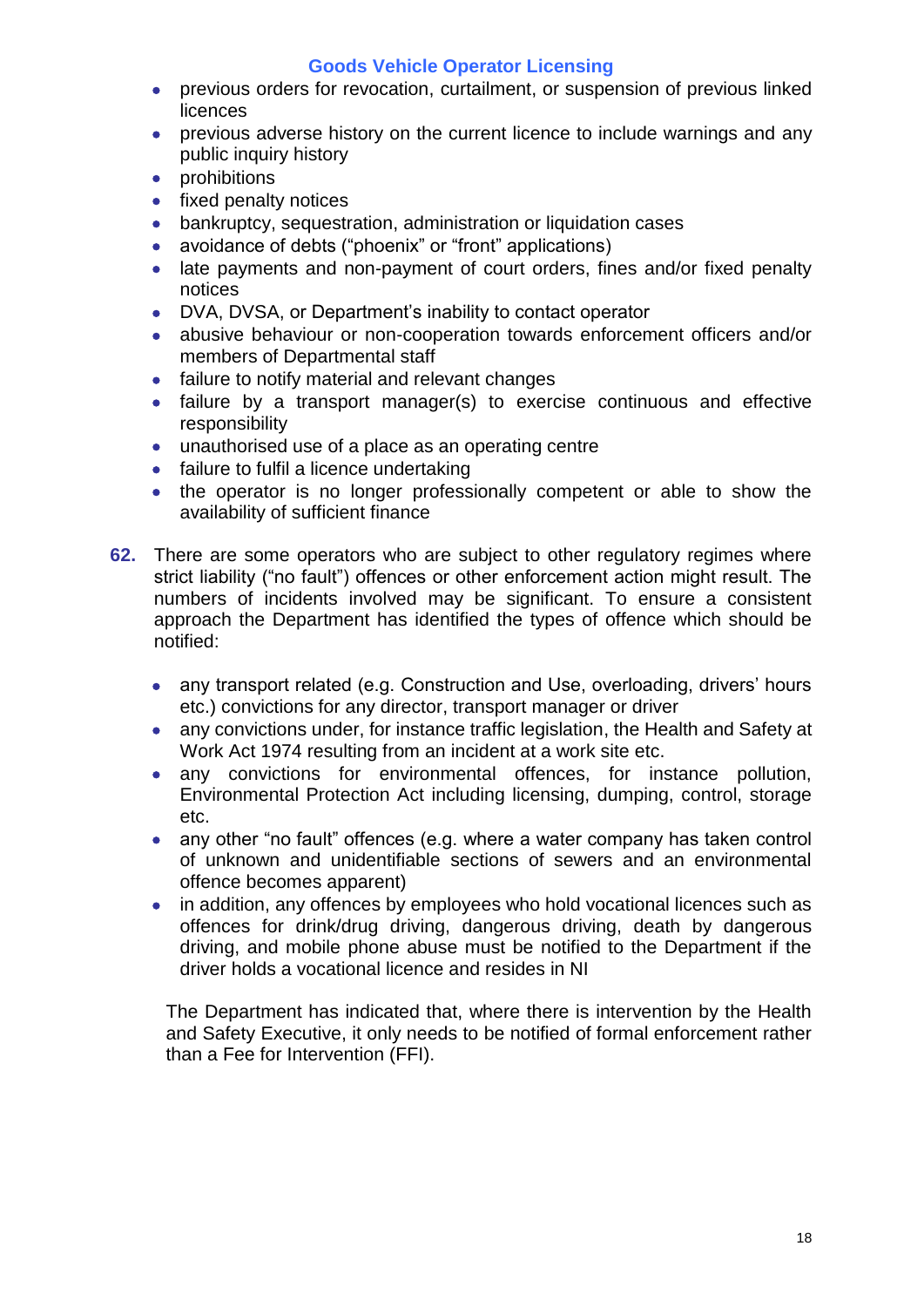#### **General changes which must be notified:**

| Conviction of operator                          | within 28 days                 |
|-------------------------------------------------|--------------------------------|
| Conviction of employee                          | within 28 days                 |
| Bankruptcy of operator/partner/Director         | within 28 days                 |
| Liquidation/administration/receivership/company | before order/appointment is    |
| voluntary agreement (CVA)                       | made                           |
| Change in name or legal form of undertaking     | within 28 days                 |
| Death of operator/partner                       | as soon as possible            |
| Change of licence type                          | Application required as no     |
|                                                 | authority until grant          |
| Change in operating centre                      | Application required as no     |
|                                                 | authority until grant          |
| Change in address of establishment              | within 28 days                 |
| Change of director                              | as soon as possible            |
| Change of partner                               | as soon as possible            |
| Change in transport manager                     | within 28 days                 |
| Change in maintenance                           | as soon as possible            |
| contractor/arrangements                         |                                |
| Removal of vehicle/trailer                      | within 28 days                 |
| Addition of vehicle/trailer                     | within 28 days if within the   |
|                                                 | margin otherwise application   |
|                                                 | required as no authority until |
|                                                 | grant                          |

Where there is no specific timetable, the Department considers that it would be reasonable to expect such changes to be notified within 28 days.

#### **Rehabilitation**

**63.** Staff are specifically referred to the Guidance above which sets out the provisions of the Rehabilitation of Offenders (Northern Ireland) Order 1978 as they apply to proceedings before the Department and the principles which can be drawn from the available case law. Spent convictions should not generally be referred to or taken into account in respect of an operator appearing before a public inquiry but the conduct itself might be relevant (see below). Care must be taken when recording and retaining the details of the spent convictions to ensure that when staff become aware that they are in possession of information about spent convictions that only senior members of the Department have access to those spent convictions.

#### **Rehabilitation periods (subject to reduction by half for persons under 18). Sentence Rehabilitation Rehabilitation**

|                                                                                                                                 | period      |
|---------------------------------------------------------------------------------------------------------------------------------|-------------|
| A sentence of imprisonment or corrective training for a term Ten years<br>exceeding six months but not exceeding thirty months. |             |
| A sentence of cashiering, discharge with ignominy or dismissal Ten years<br>with disgrace from Her Majesty's service.           |             |
| A sentence of imprisonment for a term not exceeding six months. Seven years                                                     |             |
| A sentence of dismissal from Her Majesty's service.                                                                             | Seven years |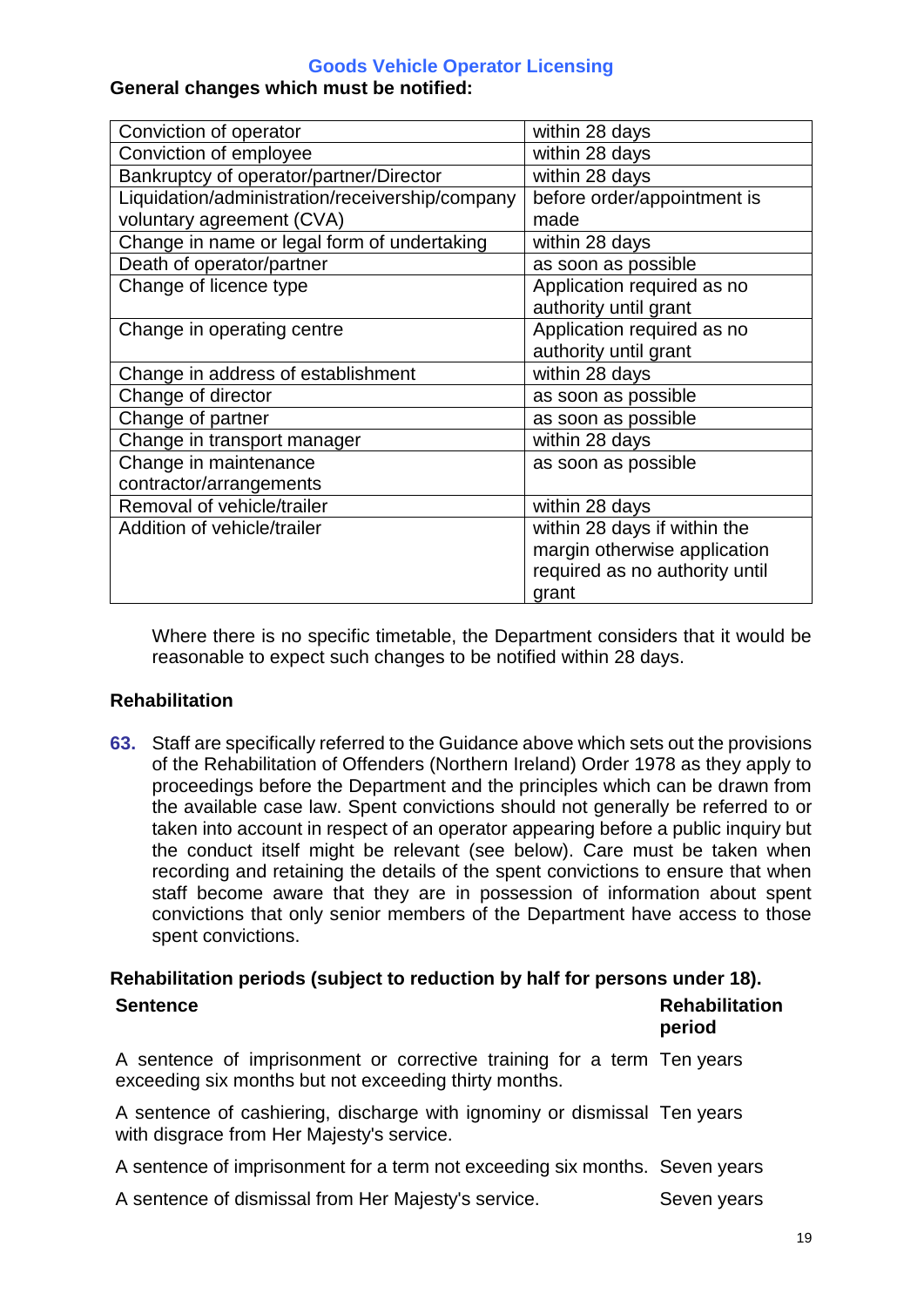Any sentence of detention in respect of a conviction in service Five years disciplinary proceedings.

A fine or any other sentence subject to rehabilitation under this Five years Order, not being a sentence to which Table B or any of paragraphs (3) to (8) applies.

### **Rehabilitation periods for certain sentences confined to young offenders. Sentence Rehabilitation**

|                                                                                                                                                                                                                                             | period      |
|---------------------------------------------------------------------------------------------------------------------------------------------------------------------------------------------------------------------------------------------|-------------|
| A sentence of Borstal training.                                                                                                                                                                                                             | Seven years |
| A custodial order under Schedule 5A to the Army Act 1955 or the<br>Air Force Act 1955 or under Schedule 4A to the Naval Discipline<br>Act 1957 where the maximum period of detention specified in the<br>order is more than six months.     | Seven years |
| A custodial order under section 71AA of the Army Act 1955 or the<br>Air Force Act 1955, or under section 43AA of the Naval Discipline<br>Act 1957, where the maximum period of detention specified in the<br>order is more than six months. | Seven years |
| A sentence of detention for a term exceeding six months but not<br>exceeding thirty months passed under Article 45 of the Criminal<br>Justice (Children) (Northern Ireland) Order 1998.                                                     | Five years  |
| A sentence of detention for a term not exceeding six months<br>passed under that Article 45.                                                                                                                                                | Three years |
| A custodial order under any of the Schedules to the said Acts of<br>1955 and 1957, where the maximum period of detention specified<br>in the order is six months or less.                                                                   | Three years |
| A custodial order under section 71AA of the said Acts of 1955, or<br>section 43AA of the said Act of 1957, where the maximum period<br>of detention specified in the order is six months or less.                                           | Three years |

A later conviction may affect the rehabilitation period for an earlier conviction if it happens before the first period has run out.

- **64.** The convictions of corporate bodies are not subject to the Rehabilitation of Offenders (Northern Ireland) Order 1978. Since Article 5 of the Rehabilitation of Offenders (Northern Ireland) Order 1978 states that a person who has become a rehabilitated person shall be treated for all purposes in law as though there has been no conviction against that person, no evidence is admissible in any proceedings to prove that conviction where it is "spent" and an individual cannot be questioned in any proceedings if the questions cannot be answered without referring to a "spent" conviction. This provision relates to proceedings before any judicial authority including a Tribunal, and as a result, includes proceedings before the Department. The Department should therefore satisfy itself as to whether:
	- the sentence imposed is/is not excluded from rehabilitation under the Order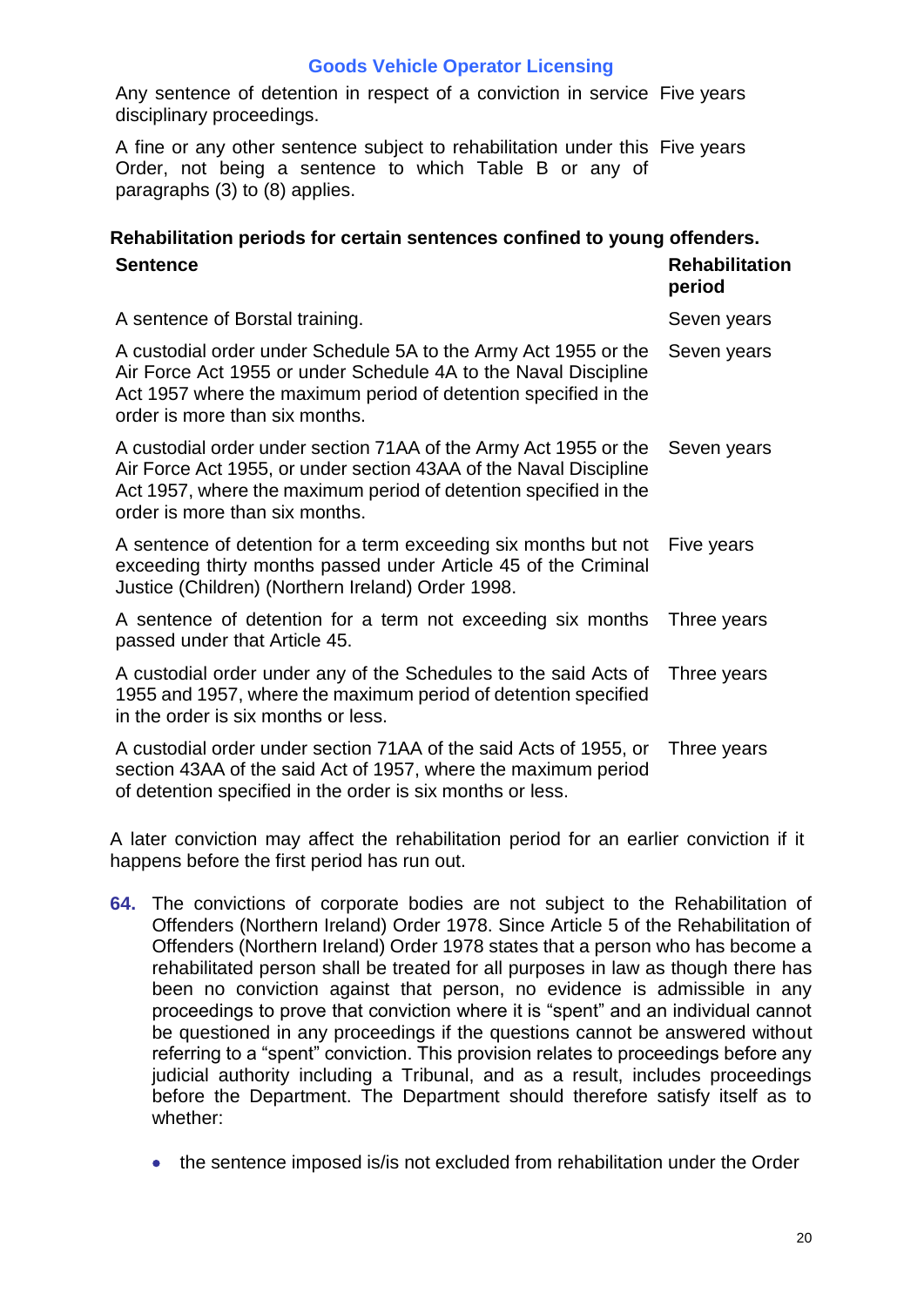- since the conviction and during the relevant rehabilitation period, there has not been a subsequent conviction and sentence which is excluded from rehabilitation
- the sentence served in full. (A sentence of imprisonment is deemed to have been served as at the time that the Order requires the offender to be released from prison.)

Any decision on whether a spent conviction is to be considered in assessing repute or fitness must be referred to the Head of the TRU.

Ultimately the Department retains a discretion to allow convictions and/or conduct to be considered, but must take into account the evidence and circumstances of the case, balancing that conduct against other relevant material such as the operator's record. The Department also has discretion to disregard other convictions, which are not spent, applying the principle of proportionality.

- **65.** In relation to repute, whilst a "spent" conviction shall be disregarded in so far as the actual recorded conviction is concerned, the Department can have regard to any other information which appears to relate to the individual's fitness to hold a licence (for example, a course of conduct which may be revealed by convictions for similar offences over a period of time, which demonstrates propensity). The final decision as to whether it may be relevant to the proceedings before the Department and should, therefore be admitted notwithstanding that it is "spent", is a matter for the Head of TRU alone. The Department will need to be satisfied that there is no other way of doing justice in the case other than taking account of the spent conviction. Each case will be considered on its own individual merits. The Department has therefore directed that the following procedure be adopted:
	- a) when notification of a conviction is received the caseworker must consider each conviction separately and determine as against the Practice Guidance Documents whether that conviction appears to be spent
	- b) the caseworker should try to identify why the conviction was not notified previously. They must identify if the conviction(s) relates to any other relevant conduct such as compliance with undertakings, whether it is similar to previous shortcomings and whether it is a most serious infringement. The caseworker must ask themselves if the spent conviction is capable of relating to an issue on which the Head of TRU may have to decide
	- c) if the spent conviction is capable of being relevant then reference to it must be included in a submission to the Head of TRU identifying where possible the date of conviction, penalty and type of offence. The Head of TRU should be asked to give a preliminary indication of whether the spent conviction might be admitted and whether to make a request for explanation or to identify the conviction in the call-up letter and invite representations in writing and/or at the hearing
	- d) the Head of TRU will then decide whether to seek further details and admit any of the spent convictions in light of representations from the operator or transport manager, having in mind not only the interests of the individual who has spent convictions but also the public in whose interests the exceptional powers are being exercised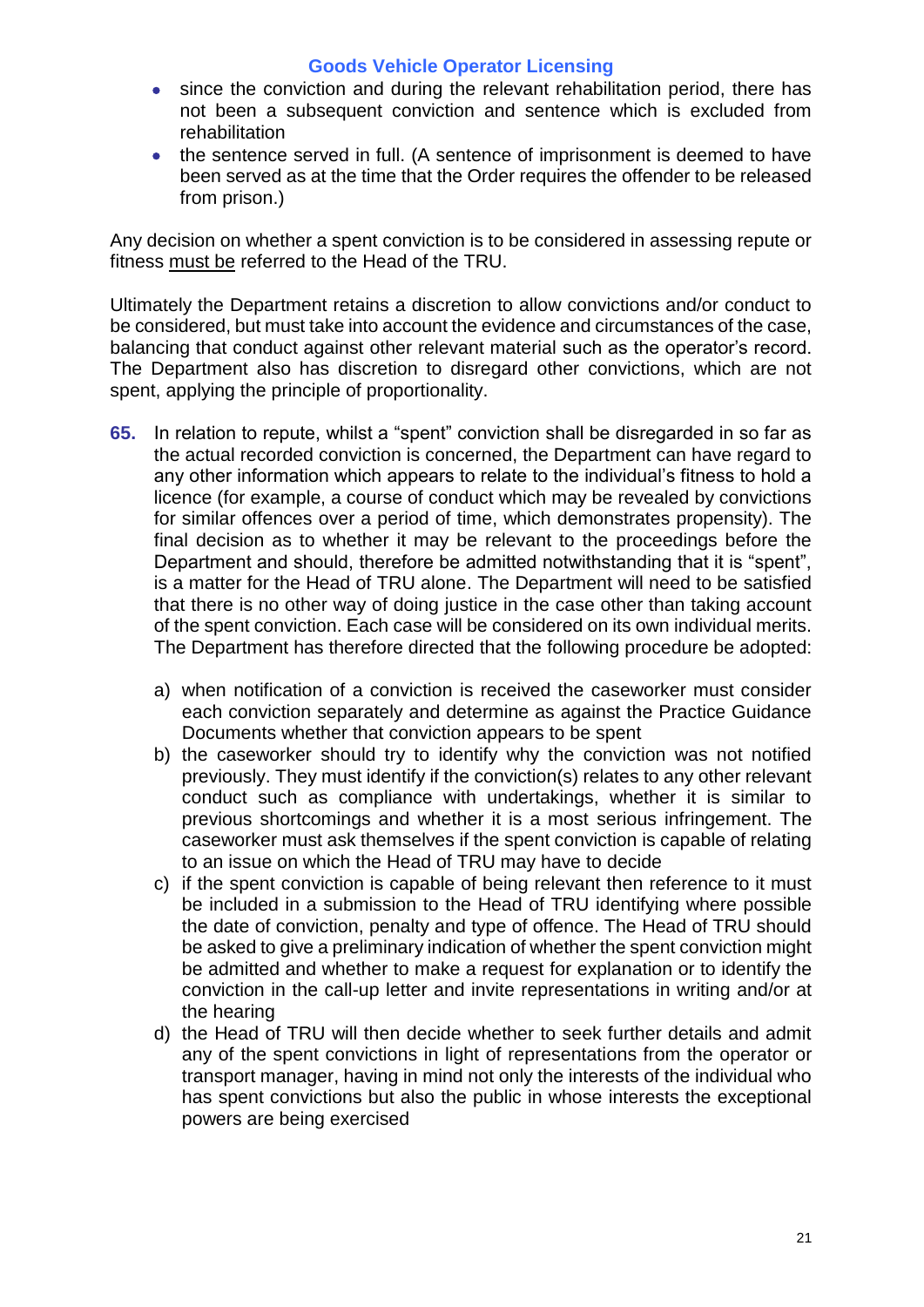#### **Most Serious Infringements**

**66.** As stated above Regulation 33, (EC) 1213/2010 requires that Member States ensure that there is inter-connectivity between the various National Registers. The Department may be referred to incidents where an operator and /or transport manager has been convicted of a serious criminal offence or has incurred a penalty within the European Union for a serious infringement of Community Rules. Where there has been one or more most serious infringements, that must be considered by the Department for the purposes of Article 6(2)(a) relating to good repute; and where the Department determines that it is not proportionate to call to a public inquiry then the reasons must be fully recorded by the Department.

#### **Endorsements**

- **67.** Where an endorsable offence has been committed, call up letters and correspondence should refer to endorsements rather than convictions. Details of some driving offences may remain on a driving licence for longer than the four years which staff members normally deal with, for instance an endorsement for a drink or drugs related road traffic offence remains on a driving licence for 11 years. Another example might be where a court imposes a fine for travelling at excessive speed and endorses a licence. If it was committed, say eight years ago, it would be more than five years old and the driver would be treated as rehabilitated. If, however, there was another similar offence four years earlier, both offences would strictly be disclosable under the provisions of the Rehabilitation of Offenders (Northern Ireland) Order 1978.
- **68.** Current DVA/DVLA practice is to hold endorsements for between four or 11 years depending on the offence, in line with Article 50 of the Road Traffic Offenders (Northern Ireland) Order 1978. It follows that information about disclosable endorsements which might be put before the criminal courts for the purposes of sentencing following similar offences may not be brought to the attention of the relevant decision maker.

#### **Driver Certificate of Professional Competence (CPC)**

**69.** Vocational HGV drivers have been required to hold a Drivers Certificate of Professional Competence since 10 September 2009. Those who already held a licence at those dates were exempt until 10 September 2014. The Vehicle Drivers (Certificates of Professional Competence) Regulations 2007 allow some specific exemptions but they only apply in particular circumstances. Regulation 3(g) replicates a tools of the trade exemption in other legislation so that drivers of vehicles which are carrying equipment or material that will be used by that driver at the destination are not required to hold a Driver CPC provided that driving the vehicle is not the driver's main occupation. Where a driver is found to be driving and does not comply with the regulations then the Department will require an explanation from the operator as well as the driver and, as appropriate, the transport manager about the steps taken to ensure that drivers of authorised vehicles have the necessary qualification. Failure by the operator to take the appropriate steps can result in regulatory action being taken against the operator.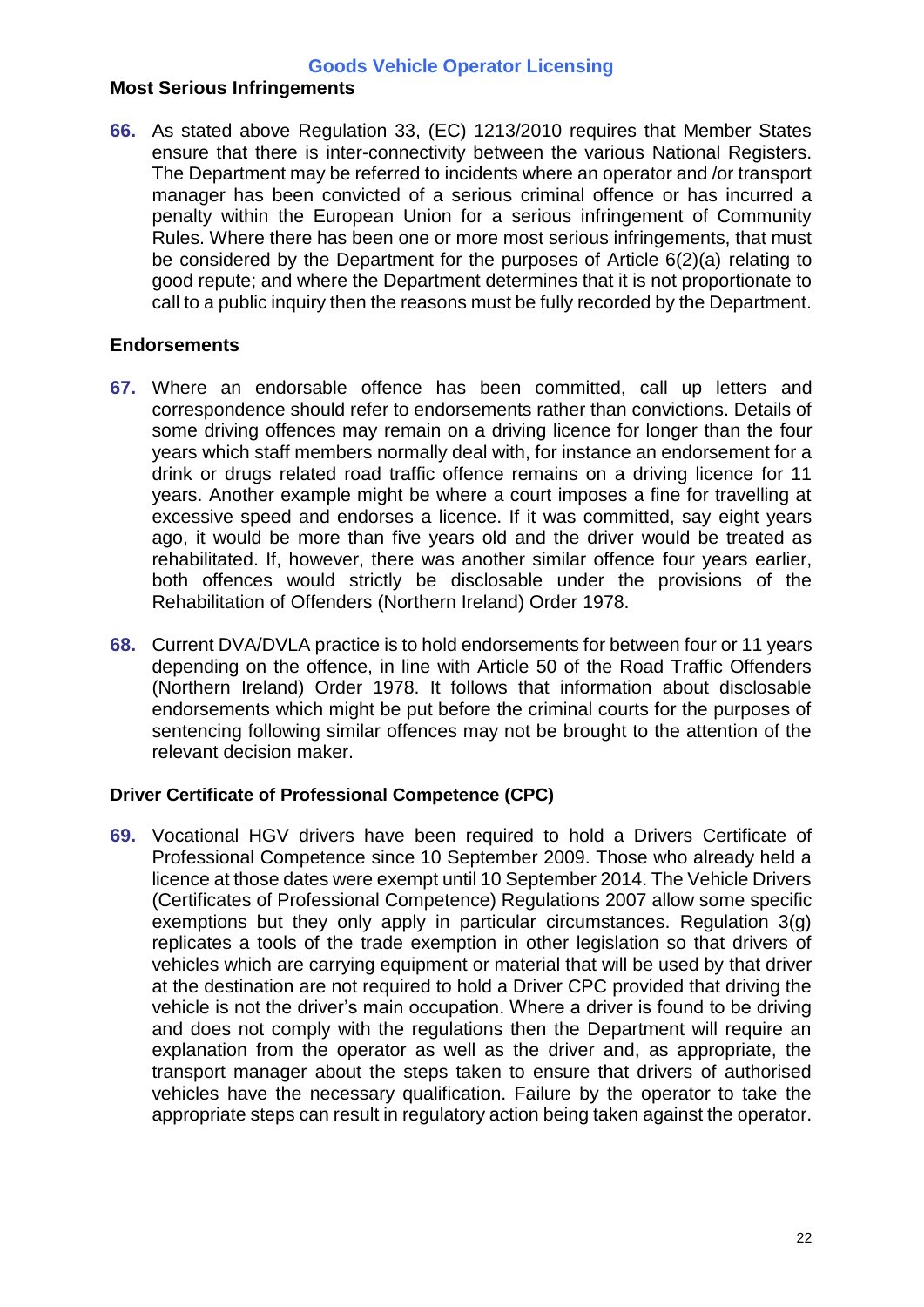#### **Previous decisions**

**70.** Care needs to be taken before any weight is attached to a matter that may be regarded as stale where there is an inherent objective to achieve fairness. Sometimes the letter of the Act allows consideration of a conviction, but the spirit of the legislation suggests otherwise. As a general guideline, where the operator has appeared before the Department<sup>78</sup> at a previous hearing or hearings, it is both fair and proper that previous decisions from earlier hearings are made available provided of course that the principles of the legislation are adhered to.

#### **Attempts to Avoid Liabilities**

- **71.** Not all legitimate businesses succeed at the first attempt. Companies can fail for any number of reasons and there are times when directors find their company can no longer trade. There is no legal prohibition to forming a new company from the remnants of a failed business. A phoenix company is where the assets of one limited company are moved to another legal entity (sometimes referred to as a 'pre-pack<sup>'79</sup>) but with no obligation to pay the failed company's debts<sup>80</sup>. Often some or all of the directors remain the same. A director of a failed company can become a director of a new company unless they:
	- is subject to a disqualification order or undertaking, or
	- is personally adjudged bankrupt, or
	- is subject to a bankruptcy restrictions order or undertaking
- **72.** These arrangements can allow a business to start again with the profitable elements of the failed business and are likely to seek to operate in the same sphere as its predecessor. In some cases, the new company has the same or a similar name to the failed business.
- **73.** Some unscrupulous individuals seek to avoid responsibility for their liabilities by putting their companies into insolvency or use a Company Voluntary Arrangement (CVA) or Individual Voluntary Arrangement (IVA) to continue to trade whilst insolvent. Once a company enters insolvency or liquidation proceedings, the creditors will only be paid in order of priority from whatever remaining company funds are still available. (Trade creditors often receive only a portion of the money owed, which can impact on their ability to trade, and they may feel pressured to agree to a voluntary arrangement.) The directors may therefore seek to transfer the assets of a failing company for below their market value before insolvency and reduce the funds available to creditors when the original company is declared insolvent. These tactics may result in an unfair competitive advantage over other operators.
- **74.** Whilst the Insolvency Act 1986 has made it more difficult for directors to do this by introducing stricter rules over the insolvency process and requiring liquidators to obtain the best price for a business and its assets there are still a number of unscrupulous individuals who still seek to avoid their legal responsibilities. Staff are reminded that it is an offence for a director of a company, which has gone into insolvent liquidation, to be a director of a company with the same or a similar

<sup>&</sup>lt;sup>78</sup> See Practice Guidance on Delegations for the impact and limitations of delegated powers

<sup>79</sup> See Practice Guidance and Instructions on Legal Entities

<sup>80</sup> See separate quidance on legal entities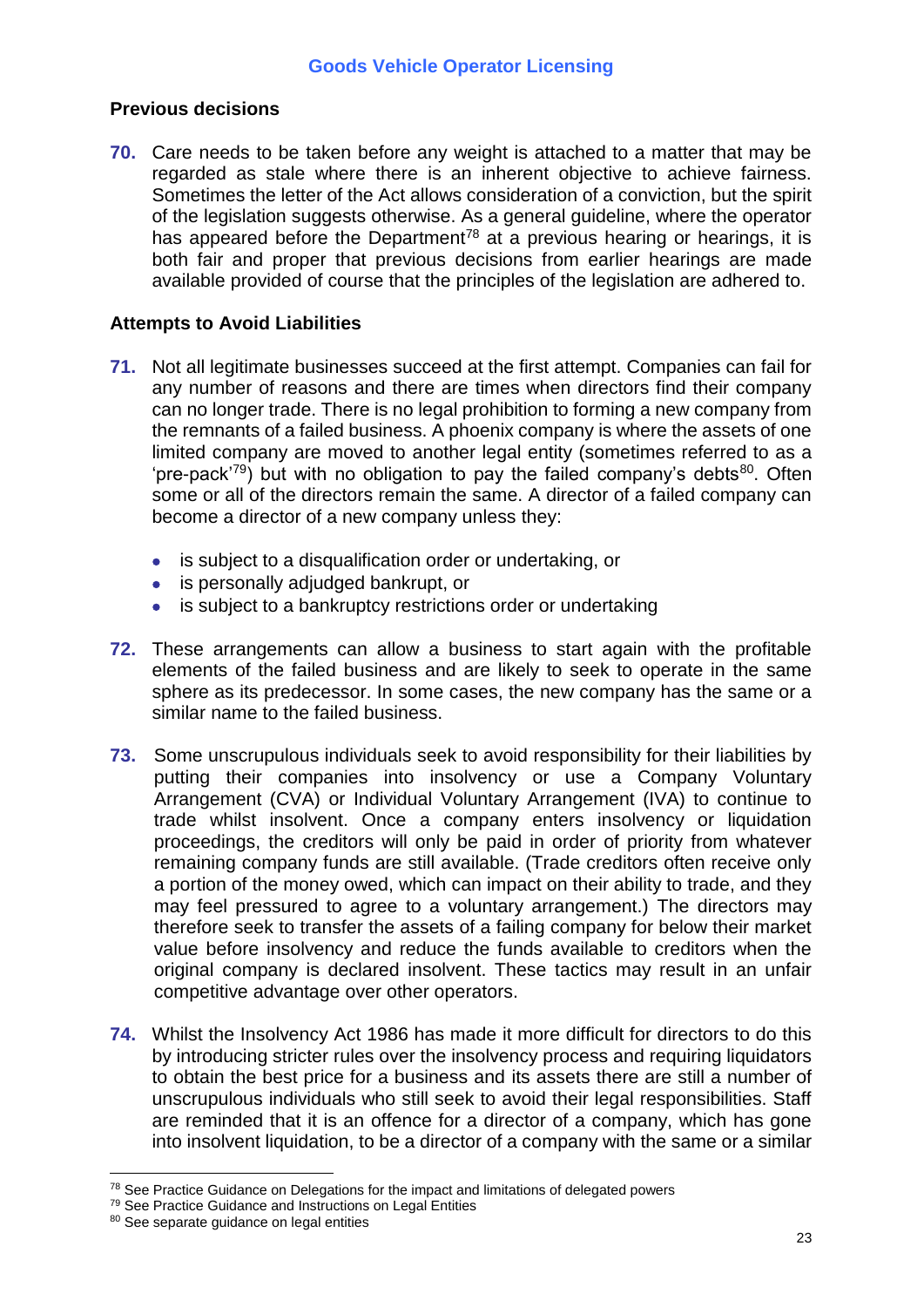name, or concerned in its management, without the leave of a court etc. The liquidator can also take action to recover funds where the failed company has entered into a sale at a lower than market value at a time when the company was unable to pay its debts.

- **75.** A phoenix company may be a legitimate business but the Department will wish to satisfy itself as to any application which has the characteristics of a phoenix application. Save in exceptional circumstances, the directors of a company that goes into administration will have been aware that it was in financial difficulty for a sufficient period of time to enable them to inform the Department of the material change in the company's financial position prior to administration<sup>81</sup>. A failure to inform the Department of a material change including, for instance a CVA, may lead to adverse conclusions being drawn against the fitness of those directors. Once an Administrator is appointed they must decide whether or not to carry on the road haulage business of the company. If they decides not to do so they should take immediate steps to surrender the licence and to return the discs for the authorised vehicles. Operators who fail to surrender a licence when they cease to operate will raise questions as to their fitness to hold a licence on any future application.
	- **76.** Departmental staff should scrutinise any application carefully to find out why the previous company failed and to ensure that directors are not serial abusers of the phoenix company arrangements. They might for instance search the information available from Companies House and/or seek to obtain a status report from a credit ratings agency. The official receiver or insolvency practitioner has a duty to investigate the affairs of companies in compulsory liquidation and to report evidence of criminal offences to a prosecuting agency. Staff should attempt to obtain a copy of the relevant report and must refer it to the decision maker where they have concerns about the application. Financial standing refers to the levels required for an established business. Restricted Goods Licences are required to have a sum available in order to support maintenance. Where an applicant or existing operator can only demonstrate the minimum sum this might prompt further questions about the fitness of that applicant or operator to meet the other licence requirements and the basic expenses involved in running a business.

#### **Transport Manager Declarations**

**77.** In October 2011 transport managers were requested to complete and return a questionnaire in order to populate the national register. Some operators used this opportunity to change the transport manager details without making an application as they were required to do. The questionnaire specifically required the individual transport manager to only list those licences for which they had been *authorised*. Staff should be alive to this risk when making checks against the records. If there has been a false declaration this will need to be referred to the Department to consider whether or not to take regulatory action in respect of the named CPC holder and/or the operator. A similar approach should be taken where the self-service facility has been used and there is no subsequent application lodged.

#### **Transport Regulation Unit**

01 May 2020

<sup>81</sup> See Guidance and Instructions on Legal Entities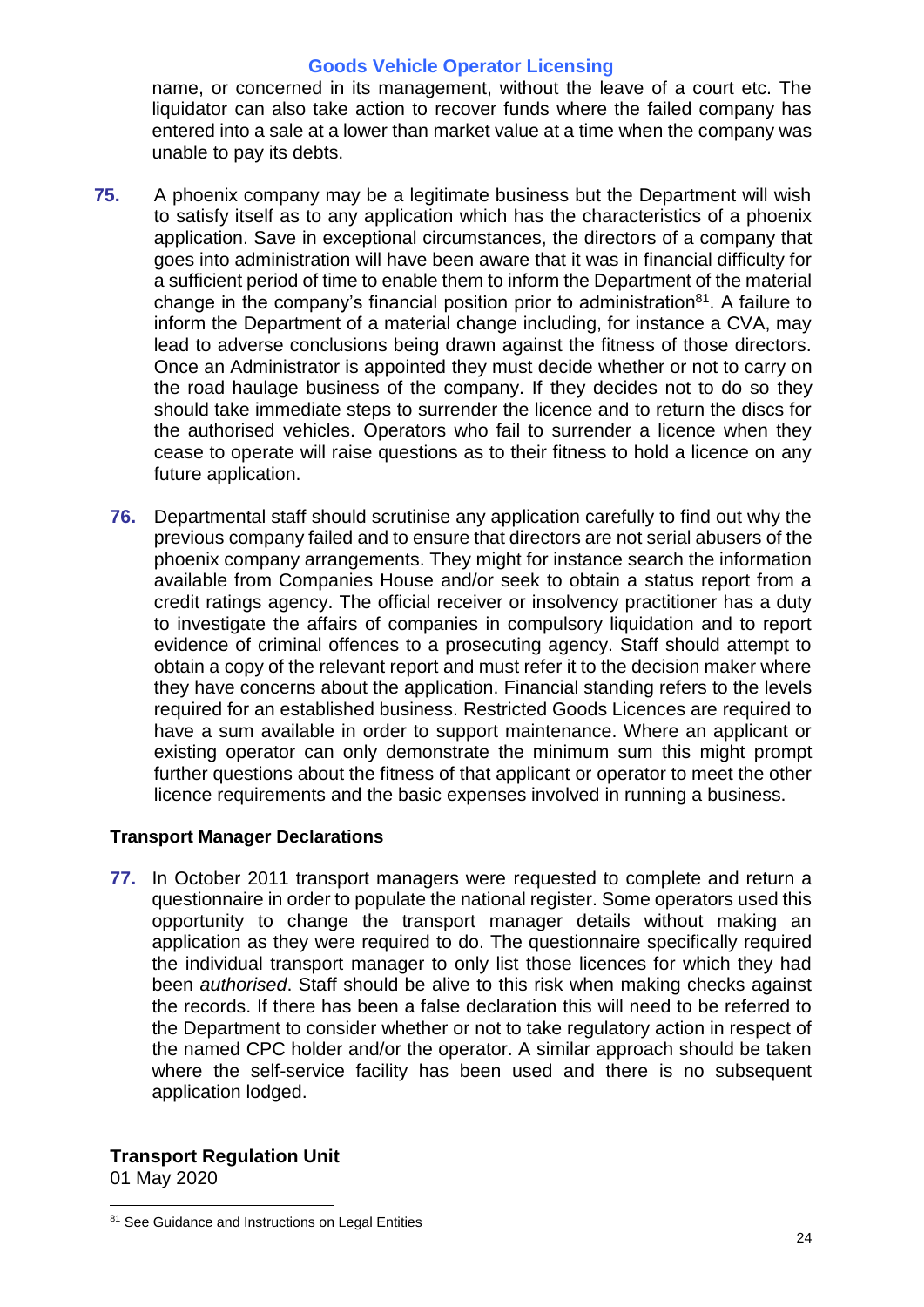# **ANNEX 1: STARTING POINT FOR SUBMISSIONS**

|           | Examples of conduct which might be relevant (not an exhaustive list)      |                                                                                |  |
|-----------|---------------------------------------------------------------------------|--------------------------------------------------------------------------------|--|
|           | Abusive behaviour, dishonesty or lack of co-operation towards DVA/DVSA    |                                                                                |  |
|           | and/or other enforcement officers and/or the Department or its staff      |                                                                                |  |
| $\bullet$ |                                                                           | Deliberate attempts to circumvent the operator licensing system                |  |
| $\bullet$ |                                                                           | Inability of DVA/DVSA and/or other enforcement officers or the Department to   |  |
|           | contact operator                                                          |                                                                                |  |
| $\bullet$ |                                                                           | Production of false documents to DVA or any other any enforcement agency       |  |
|           | or the Department or their staff                                          |                                                                                |  |
| $\bullet$ | Loan of operator licence and/ or licence discs                            |                                                                                |  |
| $\bullet$ |                                                                           | Use of out of date or forged operator licence and/or discs                     |  |
| $\bullet$ |                                                                           | Previous or current unauthorised operation or operation in excess of current   |  |
|           | authority                                                                 |                                                                                |  |
| $\bullet$ |                                                                           | Previous revocation, suspension or curtailment of licence within the last 5    |  |
|           | years                                                                     |                                                                                |  |
| $\bullet$ |                                                                           | Previous warnings by the Department or traffic commissioner within the last 5  |  |
|           | years                                                                     |                                                                                |  |
|           |                                                                           | Failure to comply with a statutory or other recognised Code of Practice within |  |
|           | the last 5 years                                                          |                                                                                |  |
| $\bullet$ |                                                                           | Failure to comply with a civil penalty within the last 5 years                 |  |
| $\bullet$ |                                                                           | Tax evasion of any kind including non-payment of or avoidance of VED, fuel     |  |
|           |                                                                           | tax and HMRC payments re employee tax and NI contributions within the last     |  |
|           | 5 years                                                                   |                                                                                |  |
| $\bullet$ |                                                                           | Bankruptcy, sequestration, administration or liquidation cases within the      |  |
|           | previous 3 years                                                          |                                                                                |  |
|           | Unfair commercial advantage                                               |                                                                                |  |
| $\bullet$ | Failure to declare relevant previous conduct                              |                                                                                |  |
| $\bullet$ |                                                                           |                                                                                |  |
| $\bullet$ |                                                                           | Failure by Transport Manager to exercise continuous and effective              |  |
|           | responsibility                                                            |                                                                                |  |
| $\bullet$ | Changes, failure to                                                       | Conviction of operator                                                         |  |
|           | notify of:                                                                | Conviction of employee (see paragraph 13)                                      |  |
|           |                                                                           | Bankruptcy of operator/partner/director within                                 |  |
|           |                                                                           | previous 3 years                                                               |  |
|           |                                                                           | Liquidation/administration/receivership within                                 |  |
|           |                                                                           | previous 3 years                                                               |  |
|           |                                                                           | Death of operator/partner                                                      |  |
|           |                                                                           | Change in legal entity                                                         |  |
|           |                                                                           | Change in operation requiring change of licence                                |  |
|           |                                                                           | type                                                                           |  |
|           |                                                                           | Change in operating Centre                                                     |  |
|           |                                                                           | Change of director                                                             |  |
|           |                                                                           | Change of partner                                                              |  |
|           |                                                                           | Change in transport manager                                                    |  |
|           |                                                                           | Change in maintenance contractor/arrangements                                  |  |
|           | Charges left on file                                                      |                                                                                |  |
|           | Commercial advantage; the operator was aware that they were not operating |                                                                                |  |
|           | on a level playing field with their competitors                           |                                                                                |  |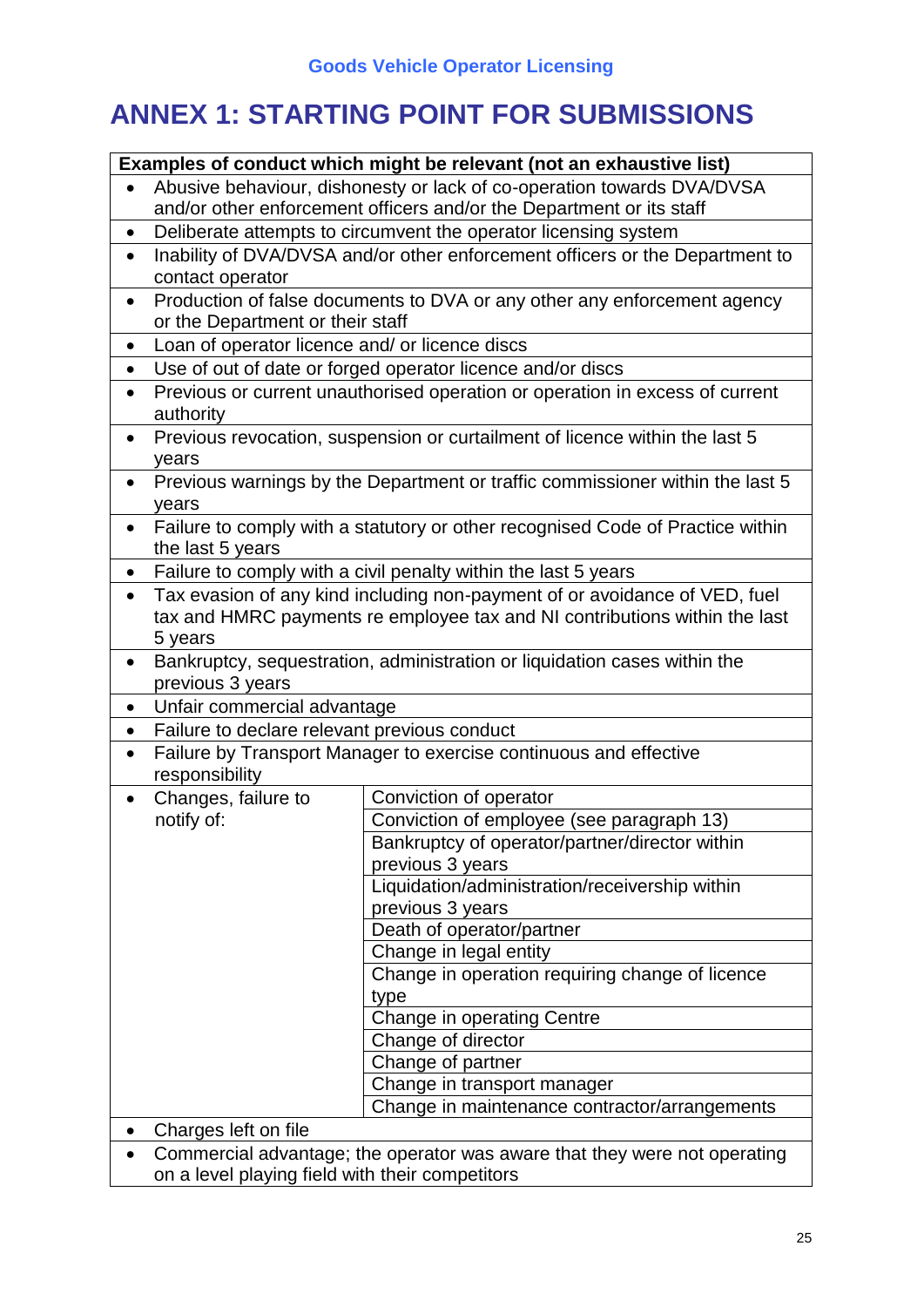|           | Article 69 of the Road Traffic (Northern Ireland)<br>Convictions (Notifiable)<br>Order 1995 (plating certificates and goods vehicle |                                                                              |  |
|-----------|-------------------------------------------------------------------------------------------------------------------------------------|------------------------------------------------------------------------------|--|
|           |                                                                                                                                     | test certificates)                                                           |  |
|           |                                                                                                                                     | An offence in relation to a goods vehicle relating to                        |  |
|           |                                                                                                                                     | the maintenance of vehicles in a fit and serviceable                         |  |
|           |                                                                                                                                     | condition, or overloading, or the licensing of drivers                       |  |
|           |                                                                                                                                     | A drivers' hours offence                                                     |  |
|           |                                                                                                                                     | Article 174 of the Road Traffic (Northern Ireland)                           |  |
|           |                                                                                                                                     | Order 1981 (false statements in connection with the                          |  |
|           |                                                                                                                                     | forgery of, and fraudulent use of documents in                               |  |
|           |                                                                                                                                     | relation to international permit                                             |  |
|           |                                                                                                                                     | Section 3 of the Control of Pollution Act 1974                               |  |
|           |                                                                                                                                     | Section 2 of the Refuse Disposal (Amenity) Act                               |  |
|           |                                                                                                                                     | 1978                                                                         |  |
|           |                                                                                                                                     | Section 1 of the Control of Pollution (Amendment)<br>Act 1989                |  |
|           |                                                                                                                                     | Section 33 of the Environmental Protection Act                               |  |
|           |                                                                                                                                     | 1990; contrary to a provision prohibiting or                                 |  |
|           |                                                                                                                                     | restricting waiting vehicles under the Road Traffic                          |  |
|           |                                                                                                                                     | Regulation 1984 or a relevant traffic regulation order                       |  |
|           |                                                                                                                                     | An offence under the Goods Vehicles (Licensing of                            |  |
|           |                                                                                                                                     | Operators) Act (Northern Ireland) 2010                                       |  |
|           |                                                                                                                                     | An offence relating to section 13 of the Hydrocarbon                         |  |
|           |                                                                                                                                     | Oil Duties Act 1979 (unlawful use of rebated fuel oil                        |  |
|           |                                                                                                                                     | in relation to goods vehicles)                                               |  |
|           |                                                                                                                                     | An offence under Article 82 of the Road Traffic                              |  |
|           |                                                                                                                                     | (Northern Ireland) Order 1995 (duty to keep                                  |  |
|           |                                                                                                                                     | inspection records in relation to goods vehicles)                            |  |
|           | Individual:                                                                                                                         | Is there more than one conviction for a serious                              |  |
|           |                                                                                                                                     | offence or has the individual been convicted of road                         |  |
|           |                                                                                                                                     | transport offences?                                                          |  |
|           |                                                                                                                                     | road transport offence in UK or corresponding                                |  |
|           |                                                                                                                                     | offence outside the UK                                                       |  |
|           |                                                                                                                                     | serious offence – where one of the following                                 |  |
|           |                                                                                                                                     | punishments has been imposed:                                                |  |
|           |                                                                                                                                     | Imprisonment exceeding three months                                          |  |
|           |                                                                                                                                     | A fine exceeding level 4 on the standard scale                               |  |
|           |                                                                                                                                     | A community service order (or equivalent)                                    |  |
|           |                                                                                                                                     | requiring unpaid work for more than 60 hours                                 |  |
|           |                                                                                                                                     | Any punishment outside the UK corresponding to                               |  |
|           |                                                                                                                                     | the above                                                                    |  |
| $\bullet$ |                                                                                                                                     | Drivers' hours and tachograph offences, convictions or fixed penalty notices |  |
|           | within the last 5 years                                                                                                             |                                                                              |  |
|           | Prohibitions and/or use of vehicles whilst still under prohibition within the last 5                                                |                                                                              |  |
|           | years<br>Overloading offences or prohibitions within the last 5 years                                                               |                                                                              |  |
|           | Use of vehicle(s) whilst uninsured or without MOT (i.e. an MSI) within the last                                                     |                                                                              |  |
|           | 5 years                                                                                                                             |                                                                              |  |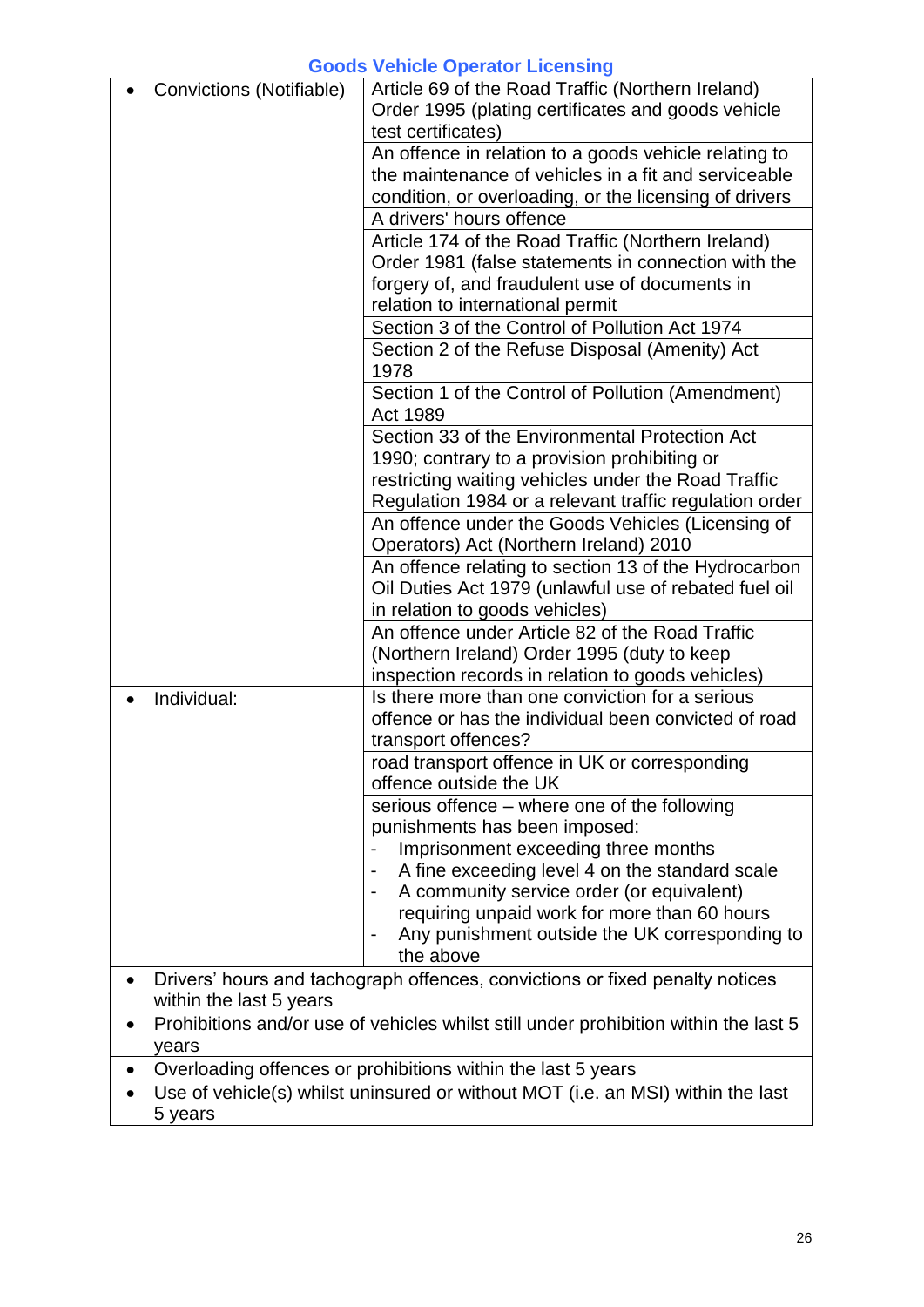# **ANNEX 2: EU LEGISLATION**

Regulation 3 of the Goods Vehicles (Qualifications of Operators) Regulations (Northern Ireland) 2012 states that a standard licence constitutes an authorisation to pursue in the occupation of road transport operator for the purposes of:

**Regulation (EC) 1071/2009 establishing common rules concerning conditions to be complied with to pursue the occupation of road transport operator repealed Council Directive 96/26 EC and applicable from 4th December 2011**

#### **Article 3 - Requirements for engagement in the occupation of road transport operator**

1. Undertakings engaged in the occupation of road transport operator shall:

(b) be of good repute;

(d) have the requisite professional competence; and

2. Member States may decide to impose additional requirements, which shall be proportionate and non-discriminatory, to be satisfied by undertakings in order to engage in the occupation of road transport operator.

# **Article 6 - Conditions relating to the requirement of good repute**

1. Subject to paragraph 2 of this Article, Member States shall determine the conditions to be met by undertakings and transport managers in order to satisfy the requirement of good repute laid down in Article 3(1)(b).

In determining whether an undertaking has satisfied that requirement, Member States shall consider the conduct of the undertaking, its transport managers and any other relevant person as may be determined by the Member State. Any reference in this Article to convictions, penalties or infringements shall include convictions, penalties or infringements of the undertaking itself, its transport managers and any other relevant person as may be determined by the Member State.

The conditions referred to in the first subparagraph shall include at least the following:

(a) that there be no compelling grounds for doubting the good repute of the transport manager or the transport undertaking, such as convictions or penalties for any serious infringement of national rules in force in the fields of:

- (i) commercial law;
- (ii) insolvency law;
- (iii) pay and employment conditions in the profession;
- (iv) road traffic;
- (v) professional liability;
- (vi) trafficking in human beings or drugs; and

(b) that the transport manager or the transport undertakings have not in one or more Member States been convicted of a serious criminal offence or incurred a penalty for a serious infringement of Community rules relating in particular to: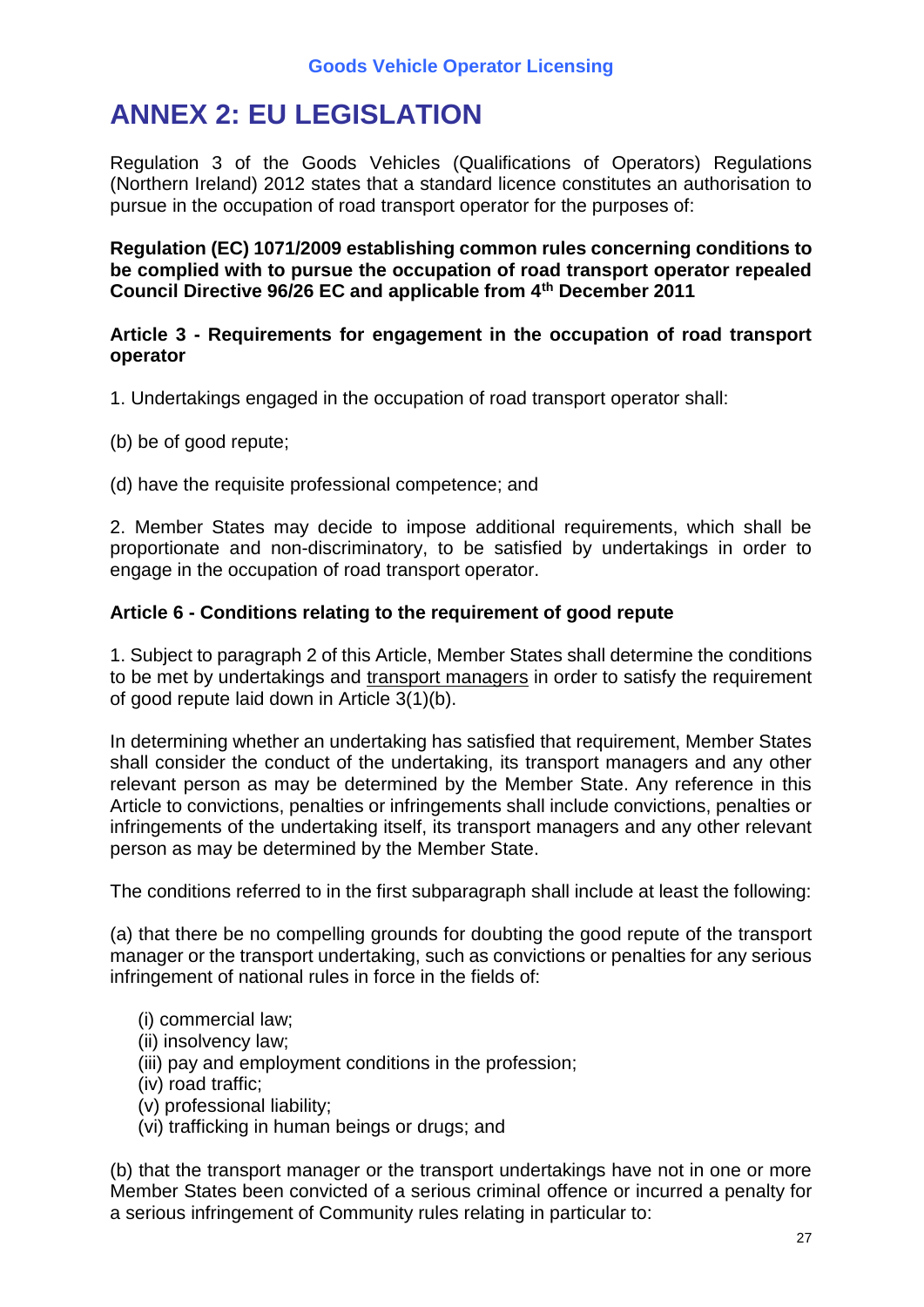(i) the driving time and rest periods of drivers, working time and the installation and use of recording equipment;

(ii) the maximum weights and dimensions of commercial vehicles used in international traffic;

(iii) the initial qualification and continuous training of drivers;

(iv) the roadworthiness of commercial vehicles, including the compulsory technical inspection of motor vehicles;

(v) access to the market in international road haulage or, as appropriate, access to the market in road passenger transport;

(vi) safety in the carriage of dangerous goods by road;

(vii) the installation and use of speed-limiting devices in certain categories of vehicle;

- (viii) driving licences;
- (ix) admission to the occupation;

(x) animal transport.

2. For the purposes of point (b) of the third subparagraph of paragraph 1:

(a) where the transport manager or the transport undertaking has in one or more Member States been convicted of a serious criminal offence or incurred a penalty for one of the most serious infringements of Community rules as set out in Annex IV, the competent authority of the Member State of establishment shall carry out in an appropriate and timely manner a duly completed administrative procedure, which shall include, if appropriate, a check at the premises of the undertaking concerned.

The procedure shall determine whether, due to specific circumstances, the loss of good repute would constitute a disproportionate response in the individual case. Any such finding shall be duly reasoned and justified.

If the competent authority finds that the loss of good repute would constitute a disproportionate response, it may decide that good repute is unaffected. In such case, the reasons shall be recorded in the national register. The number of such decisions shall be indicated in the report referred to in Article 26(1).

If the competent authority does not find that the loss of good repute would constitute a disproportionate response, the conviction or penalty shall lead to the loss of good repute;

(b) the Commission shall draw up a list of categories, types and degrees of seriousness of serious infringements of Community rules which, in addition to those set out in Annex IV, may lead to the loss of good repute. Member States shall take into account information on those infringements, including information received from other Member States, when setting the priorities for checks pursuant to Article 12(1).

To comply with this provision the Commission has made the following Regulation: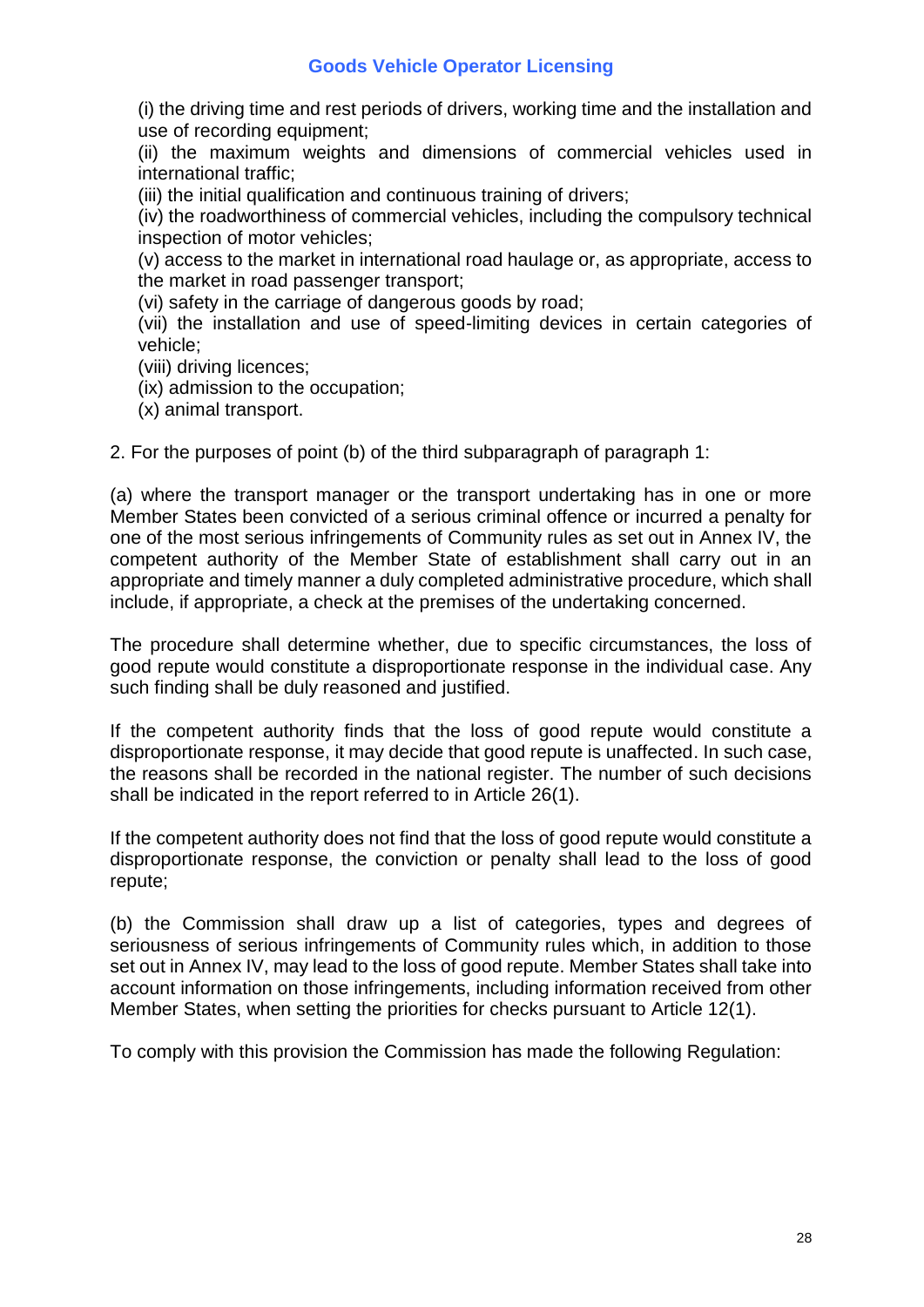# **Regulation (EU) 2016/403**

Article 6 (2)(b) of Regulation (EC) 1072/2009 requires the Commission to draw up a list of categories, types and degrees of seriousness of serious infringements of Community rules which, in addition to those set out in Annex IV above may lead to the loss of good repute. Where repeated infringements are notified to the Department these must be considered in accordance with both 1071/2009 and Regulation (EU) 2016/403 when considering repute and decisions on their impact on repute must reasoned and proportionate and set out in any deliberations or decisions taken.

### **EU ANNEX IV**

#### **Most serious infringements for the purposes of Article 6(2)(a)**

1. (a) Exceeding the maximum 6-day or fortnightly driving time limits by margins of 25% or more.

(b) Exceeding, during a daily working period, the maximum daily driving time limit by a margin of 50% or more without taking a break or without an uninterrupted rest period of at least 4.5 hours.

- 2. Not having a tachograph and/or speed limiter, or using a fraudulent device able to modify the records of the recording equipment and/or the speed limiter or falsifying record sheets or data downloaded from the tachograph and/or the driver card.
- 3. Driving without a valid roadworthiness certificate if such a document is required under Community law and/or driving with a very serious deficiency of, inter alia, the braking system, the steering linkages, the wheels/tyres, the suspension or chassis that would create such an immediate risk to road safety that it leads to a decision to immobilise the vehicle.
- 4. Transporting dangerous goods that are prohibited for transport or transporting such goods in a prohibited or non-approved means of containment or without identifying them on the vehicle as dangerous goods, thus endangering lives or the environment to such extent that it leads to a decision to immobilise the vehicle.
- 5. Carrying passengers or goods without holding a valid driving licence or carrying by an undertaking not holding a valid Community licence.
- 6. Driving with a driver card that has been falsified, or with a card of which the driver is not the holder, or which has been obtained on the basis of false declarations and/or forged documents.
- 7. Carrying goods exceeding the maximum permissible laden mass by 20% or more for vehicles the permissible laden weight of which exceeds 12 tonnes, and by 25% or more for vehicles the permissible laden weight of which does not exceed 12 tonnes.

COMMISSION REGULATION (EU) 2016/403 Annex III